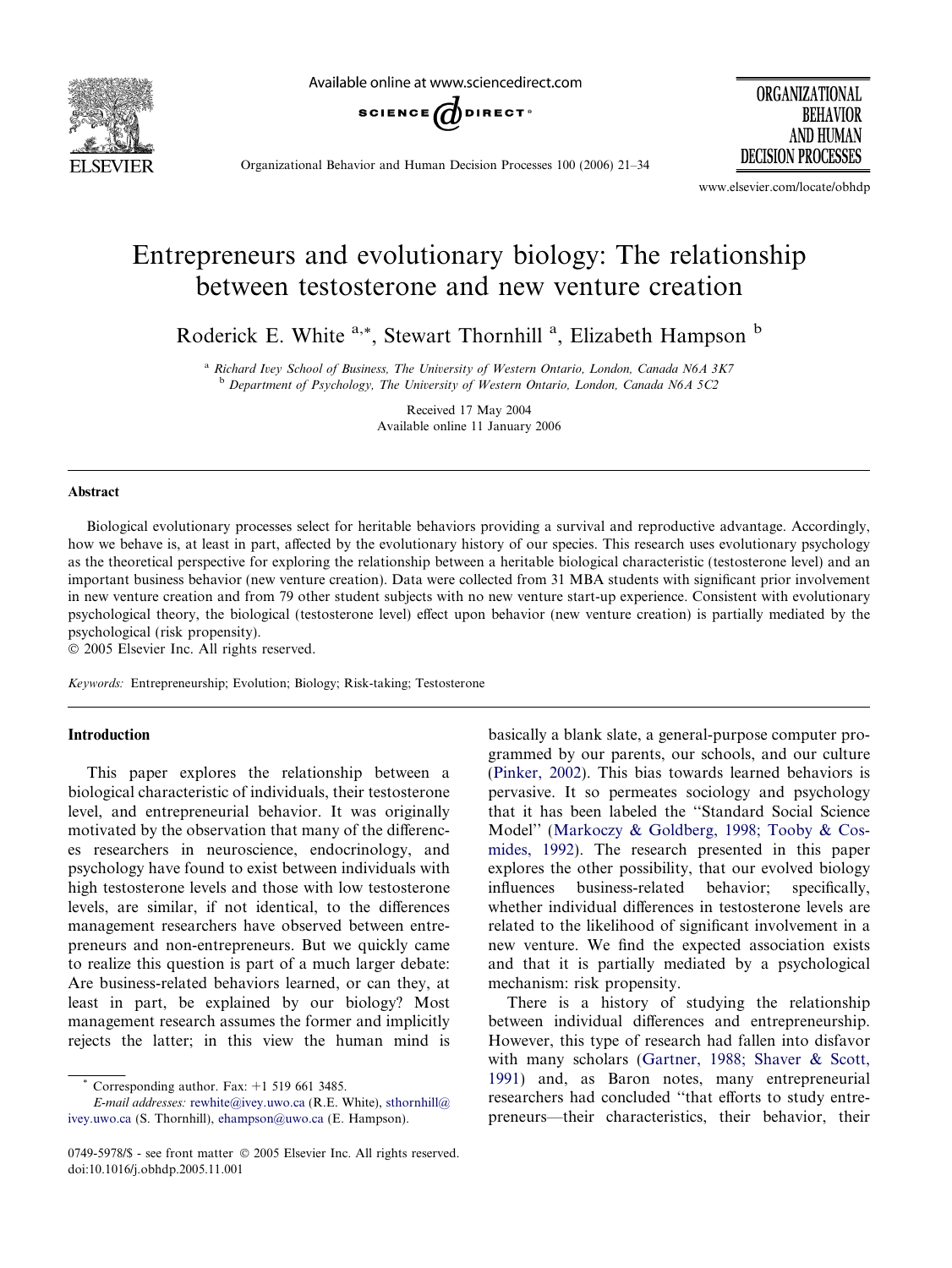skills, or their aptitudes—constituted a dead-end strategy which would ultimately add little to our understanding'' (2002, p. 227). Yet Baron finds it hard to accept that individual differences do not affect the manifestation of entrepreneurial behaviors This view resonates with a broad constituency: ''Entrepreneurs themselves, writers in the popular press, as well as those that have worked with entrepreneurs persistently ignore the recent findings that disconfirm the trait approach and continue to openly assume and act upon the idea that there exists entrepreneurial uniqueness among individuals [\(Mitchell](#page-12-0) [et al., 2002, p. 95\)](#page-12-0).

Indeed, the individual features prominently in contemporary definitions of the entrepreneurship domain. Shane and Venkatraman describe entrepreneurship as ''the nexus of two phenomena: the presence of lucrative opportunities and the presence of enterprising individuals'' (2000, p. 218). This definition has an environmental or contextual component (opportunities) and an individual component (the entrepreneur). Entrepreneurship occurs at the conjunction of the opportunity and the individual. It is the individual who identifies, pursues, and exploits a new business opportunity. Not all environments are equal in opportunities, and not all individuals are equally likely to recognize and pursue those opportunities. Even though there has been debate about whether individual factors affect entrepreneurial behavior ([Gartner,](#page-12-0) [1988\)](#page-12-0), most entrepreneurship scholars accept that the individual and individual differences do matter [\(Car](#page-11-0)[land, Hoy, & Carland, 1988\)](#page-11-0). The entrepreneur is a key component of entrepreneurship.

As part of this renewed interest in how and why individual differences influence entrepreneurship, [Baron](#page-11-0) [\(2002\)](#page-11-0) posed several compelling research questions, including: Why do some people (but not others) become entrepreneurs? Much of the research addressing this question has looked to individual differences in socialization, psychological attributes, and learning, as well as other cognitive processes. This paper takes a different approach and explores the linkage between entrepreneurial behavior and a physiological difference rooted in biology—testosterone level. To our knowledge, this is the first research linking a physiological difference to an entrepreneurial behavior.

This paper first reviews the testosterone and entrepreneurship literatures to identify similarities. However, by themselves, similarities are only suggestive, and do not provide a theory for why higher testosterone evokes entrepreneurial behaviors. We use the theory of evolutionary psychology to begin to forge this link [\(Buss,](#page-11-0) [1999; Cosmides & Tooby, 1997](#page-11-0)). Next, we propose a basic causal model, posit hypotheses consistent with this model, and then describe the method used to test these hypotheses. Finally, we discuss the findings and broader implications of the research.

## Biology and behavior

When thinking about biology and behavior it is helpful to distinguish between proximate causes or factors, and ultimate factors. Increasingly, it is accepted that our physiology, including brain structure and processes, affects our daily behavior ([Buss, 1997, 1999; Thornhill,](#page-11-0) [Tooby, & Cosmides, 1997](#page-11-0)). These physiological factors, and the associated evolved psychological mechanisms, are proximate to the behavior. The evolutionary forces that produce a given genome and the accompanying physiology, are called the ultimate (or distal) factors.

Genes are the biological mechanism by which physiological characteristics are passed from generation to generation, but it is behaviors (not genes, or even physiological factors) that are subject to evolutionary selection [\(Dawkins, 1982](#page-12-0)). Genes are not directly connected to, nor do they determine our daily behaviors in a rigidly deterministic fashion. Genes result in a physiology that enables certain behaviors; those behaviors with a survival and reproductive advantage increase the frequency of their associated genes in subsequent generations, and those genes spread throughout the population. But genes do not determine behavior in any direct way; instead they express themselves in our physiology, including our endocrinology. These proximate biological characteristics influence behavior. It is through this indirect process, linking ultimate and proximate factors, that biological evolution results in some correspondence between genes and behavior.

Genes establish the potential for each individual's behavior but they do not dictate it ([Lumsden & Wilson,](#page-12-0) [1981\)](#page-12-0). Developing the height and endurance to play professional basketball requires not only the genetic potential but also adequate nutrition, physical conditioning, and learned skills. There is also a rich interaction between our endocrinology, other aspects of our physiology, and the social environment. Biology only creates a predisposition or potential for certain behaviors; it does not fully determine complex behaviors. Social behaviors are also affected by how and what an individual learns through formal education or less formal socialization processes. Nevertheless, biology still plays an important role, interacting in significant and interesting ways with these learning processes. Biosocial theory and research is just beginning to explore these rich interrelationships (Udry, 2000).

### Testosterone research

Testosterone (T) is an androgen produced in the testes (in men), in lesser amounts in the ovaries (of women), and in the adrenal gland (in men and women). It peaks in late adolescence and young adulthood in males then slowly declines with age. It has a regular daily and seasonal variation [\(Dabbs, 1990a\)](#page-11-0). An individual's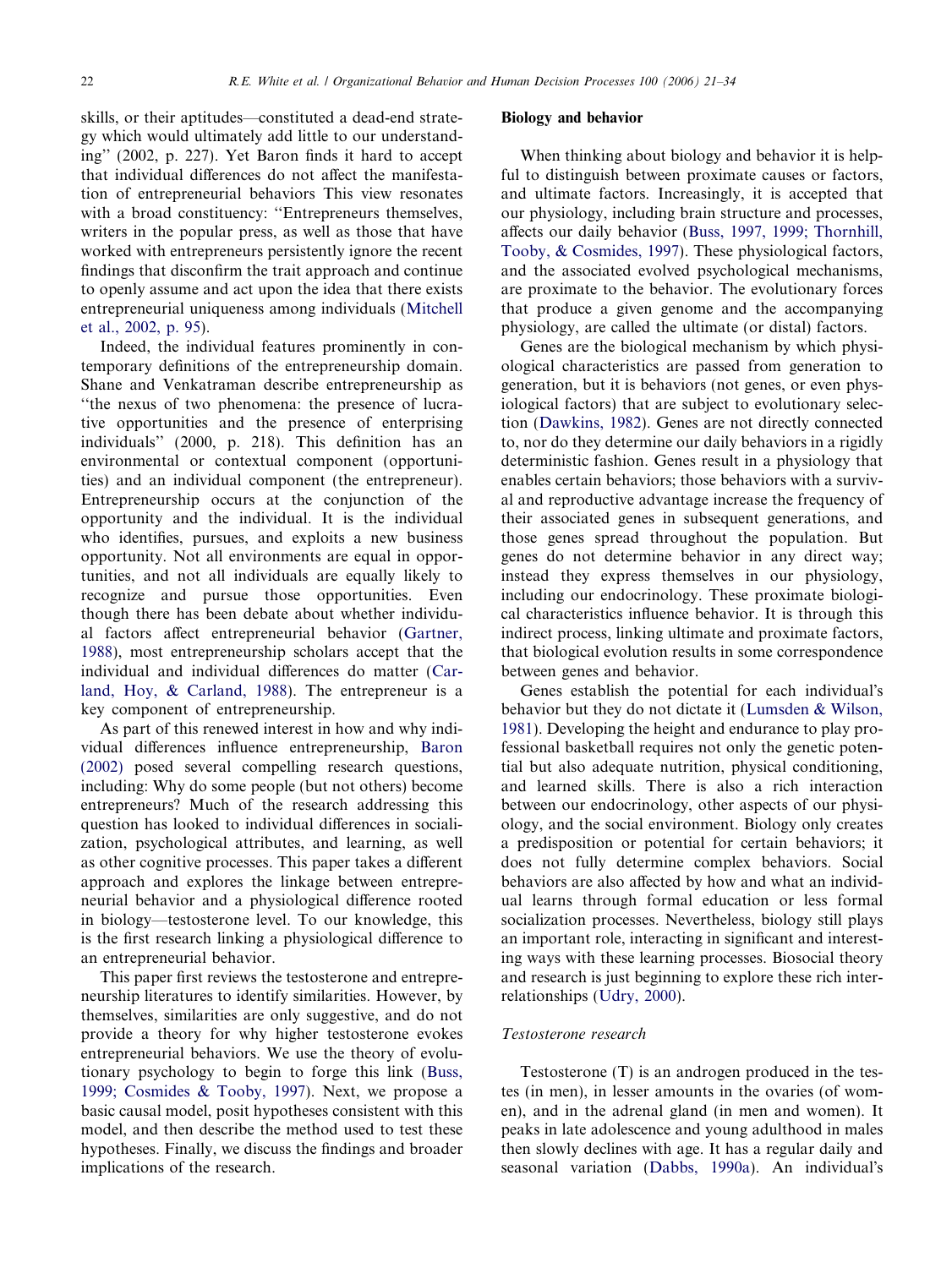production rate of T is over 80% heritable [\(Meikle,](#page-12-0) [Stringham, Bishop, & West, 1988\)](#page-12-0). T levels affect both obvious physiological characteristics (e.g., muscle development) and more subtle attributes (e.g., brain development, structure, and processes) that may in turn affect cognitive and other psychological processes. T can affect our psychology by influencing brain structure during early development. It can also subtly affect ongoing neural processes by directly or indirectly activating receptors present in the adult brain. The effect of T upon specific neural mechanisms and how this influences behavior is only just being explored. However, at a more general level, T is one of the most studied of the endocrine hormones [\(Dabbs, 2000; Mazur & Booth, 1998a,](#page-11-0) [1998b\)](#page-11-0).

## Testosterone and occupation

Of particular interest to our research are the numerous studies relating T to occupation (although until now, no studies have compared the T levels of entrepreneurs and non-entrepreneurs). The largest study, in terms of sample size and breadth of occupation, was conducted with 4462 male military veterans [\(Dabbs, 1992\)](#page-11-0). Dabbs' results indicated a strong relationship between general occupational class and individual differences in T level. Broadly, males in blue collar occupations have higher T levels than those in white collar professions, and farmers have the lowest T levels of all major occupational groupings. Finer-grained studies of T and careers have also been done with interesting results. For example, male trial lawyers have been found to have higher average T levels than male non-trial lawyers; the same holds true for female lawyers ([Dabbs,](#page-11-0) [Alford, & Fielden, 1998](#page-11-0)). Male construction workers have higher average T levels than lawyers [\(Dabbs & Mor](#page-12-0)[ris, 1990](#page-12-0)) and, on average, female lawyers have higher T levels than female nurses ([Schindler, 1979](#page-13-0)). As a group, male actors and professional athletes have higher T levels than ministers and farmers ([Dabbs, de La Rue, & Wil](#page-11-0)[liams, 1990\)](#page-11-0). The preponderance of evidence supports a relationship between T and occupation. But these empirical relationships are not yet a theory.

## Testosterone, risk-taking, evolution, and dominance

Testosterone production is a proximate biological factor influencing cognition and behavior. But understanding why it is encoded in our genes requires a distal or evolutionary explanation. From an evolutionary perspective, testosterone is primarily about dominance ([Mazur & Booth, 1998b](#page-12-0)) and dominance in primates is about hierarchy and social structure [\(Kemper, 1990;](#page-12-0) [Pierce & White, 1999\)](#page-12-0). A dominance hierarchy occurs when members of a social group yield control over valued, non-plentiful resources to another member of that group. The hierarchy is the relative ordering or ranking of members by their resource prerogatives ([Ellis, 1993;](#page-12-0) [Fiske, 1991; Mazur, 1985\)](#page-12-0). In our ancestral environment the member (or members) of a social group with privileged access to resources (food, water, mating privileges, assisted child rearing, etc.) had a reproductive advantage over their conspecifics. Their relative gene frequency would increase in the next generation.

The evolutionary social psychologists Leda Cosmides and John Tooby have concluded that, in the same way that evolution affects physical characteristics, it also moulds cognitive abilities into a bundle of specialized psychological mechanisms ''... organized to collectively guide thought and behavior with respect to the evolutionarily recurrent adaptive problems posed by the social world'' (1992, p. 163). Psychological mechanisms came about because they efficiently solved survival problems in our ancestral environment. [See [Buss \(1999, pp.](#page-11-0) [47–54\)](#page-11-0) for an extended definition and discussion of psychological mechanisms.] The basis for these mechanisms is encoded in the genome and manifested in our physiology and endocrinology. Testosterone may be implicated in one or more of these psychological mechanisms. It is associated not only with certain physical characteristics such as strength and size, but also with psychological tendencies such as aggressiveness, risk-taking, and persistence. Individuals with these characteristics and tendencies were more dominant in the social world of our Pliocene fore bearers.

In our ancestral environment, climbing the social ladder entailed taking certain risks. An aspiring male would enter into a dominance contest by challenging the incumbent alpha male of his group. Threat, bluff, and overt aggression would ensue with all the attendant risks of injury or death for both parties (Wrangham & Peterson, 1996). Seeking the dominant position was a risk and required initiative, persistence, and assertiveness. But winning the dominance contest yielded the resource prerogatives of the  $\alpha$ -position. As a result of cultural (and perhaps biological) evolution, aggressive dominance behaviors have become less accepted in most societies [\(Boehm, 2000; Boyd & Richerson, 2002; Richerson](#page-11-0) [& Boyd, 1998; Sober & Wilson, 1998](#page-11-0)). But that does not mean that status-seeking and risk-taking behaviors have disappeared, or that testosterone no longer affects those behaviors ([Burnham, 2002\)](#page-11-0). Evolution rarely discards anything. Rather, in many instances, those T-induced behaviors are channeled into other avenues. Individuals direct their dominance-seeking (and risk-taking) propensities to other endeavors, like business, and elevate their status in socially acceptable ways ([Frank, 1999](#page-12-0)).

#### Testosterone and entrepreneurship-related behaviors

Having established a general theoretical argument linking T with risk-taking and dominance-seeking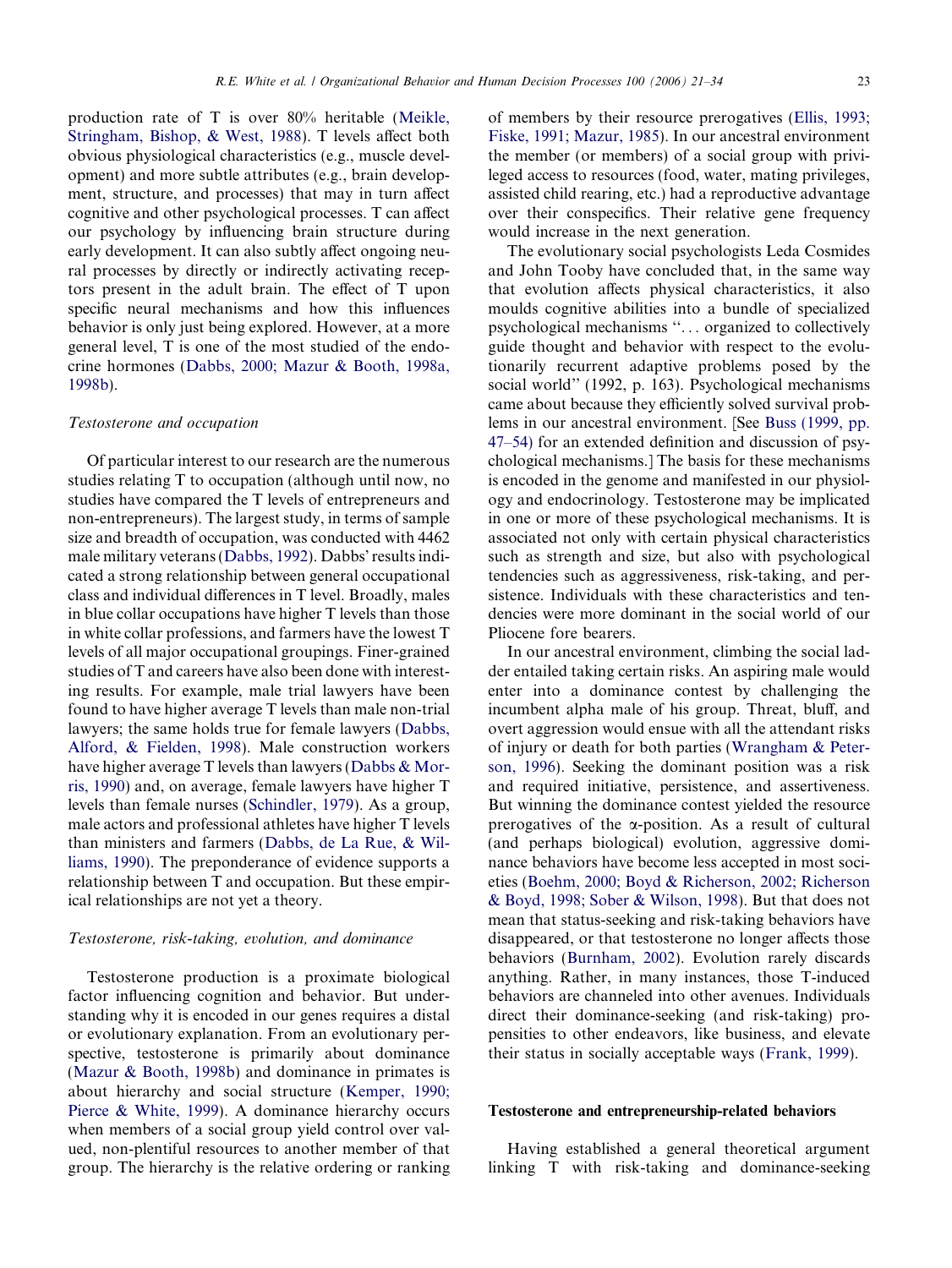behaviors in our ancestral environment, we now examine the contemporary literature linking T with individual differences. The T literature is large, and this review identifies only those T-related behaviors of possible consequence in creating new business ventures. Subsequently, we will review the business literature to identify similar behaviors that have been associated with entrepreneurship.

# Testosterone-related behavior

There is a large literature associating T with antisocial behaviors like violence and aggression. However, more benign, prosocial behaviors, such as risk-taking, assertiveness, fearlessness, and persistence have also been related to T. In a large study of military veterans, males with higher serum T levels were more likely to have taken part in risky activities, like combat; individuals with lower T levels were more likely to have been in a support or administrative positions [\(Gimbel & Booth, 1996](#page-12-0)). In a study of 195 male subjects, fearlessness and testosterone interacted to explain firefighting performance [\(Fannin & Dabbs,](#page-12-0) [2003\)](#page-12-0). The association between T and fearlessness and persistence also extends to other species [\(Andrew & Rog](#page-11-0)[ers, 1972; Archer, 1977; Boissy & Bouissou, 1994; King,](#page-11-0) [De Oliveria, & Patel, 2005\)](#page-11-0).

Dominance-seeking and status-seeking behaviors have been associated with higher testosterone in animals ([Mazur, 1976\)](#page-12-0), and both women [\(Grant & France, 2001](#page-12-0)) and men ([Schaal, Tremblay, Soussignan, & Susman,](#page-12-0) [1996\)](#page-12-0). [See [Mazur and Booth, 1998b](#page-12-0) for a comprehensive review.] A drive to dominate may be associated with the need for achievement and esteem from others ([Maslow, 1940\)](#page-12-0); needs that also correlate with entrepreneurship. Indeed, dominance is not just one behavior. [Dabbs, Bernieri, Strong, Campo, and Milun \(2001, p.](#page-11-0) [27\)](#page-11-0) found that student subjects with higher basal levels of T engaged in social situations more quickly, were more focused, had a direct expressive style, and ''displayed [a] more forward and independent manner''. Within-sex results were similar for both men and women. These findings are consistent with other research that found high-T individuals to be more restless and actionoriented [\(Dabbs, Strong, & Milun, 1997\)](#page-11-0).

Studies have also shown a positive relationship between T and independence, and between T and not needing the approval of others. High-T individuals, both men and women, are less likely to smile at, and show deference to, others [\(Cashdan, 1995; Dabbs,](#page-11-0) [1997\)](#page-11-0). Independence was associated with high testosterone in a study of children, 15 boys and 22 girls (Strong & Dabbs, 2000). On average, high-T college students, both male and female, reported being more self-centered (as opposed to other-centered) than their low-T counterparts ([Dabbs, Hopper, & Jurkovic, 1990; Harris, Rush](#page-11-0)[ton, Hampson, & Jackson, 1996\)](#page-11-0).

Words used to describe high-T individuals include fearless, persistent, assertive, engaged, focused, expressive, independent, action-oriented, restless, self-centered, and non-deferential. T is common to all these behaviors and, as would be expected, this cluster makes a reasonably consistent set. Individuals with one of these attributes often exhibit others. But how are these behaviors related to entrepreneurship? In the next section we review the literature identifying individual differences associated with entrepreneurship (E).

#### Entrepreneurship-related behavior

Before reviewing the behaviors associated with entrepreneurship, some definition of the term is required. Entrepreneurship is not like testosterone. Testosterone has a physical presence; its absence or presence can be assessed by objective testing procedures. The same cannot be said of entrepreneurship. Its meaning is socially constructed and there is no single agreed definition of entrepreneurship, or of what behaviors define an entrepreneur. Different researchers have defined and identified entrepreneurs in different ways. For some, simply owning and managing a small business qualifies one as an entrepreneur [\(Masters & Meier, 1988](#page-12-0)). But most definitions include elements of risk-taking [\(McClelland,](#page-12-0) [1961; Mill, 1848; Stewart & Roth, 2001](#page-12-0)) and/or innovation ([Carland, Hoy, Boulton, & Carland, 1984; Carland](#page-11-0) [et al., 1988; Schumpeter, 1934\)](#page-11-0). Growth aspirations and risk-taking are frequently linked to entrepreneurs on the premise that pursuing an innovation can be risky and successful innovations result in growth ([Carland et al.,](#page-11-0) [1984; Smith, Bracker, & Miner, 1987; Stewart, Watson,](#page-11-0) [Carland, & Carland, 1999\)](#page-11-0). Founding a new venture is a demonstrably risky undertaking ([Aldrich & Martinez,](#page-11-0) [2001\)](#page-11-0) and this activity has been used in many studies to define the entrepreneur [\(Bellu, Davidson, & Gold](#page-11-0)[farb, 1990; Brockhaus, 1980; Miner, 2000](#page-11-0)).

The diversity of definitions for entrepreneurship can be problematic. As Stewart and Roth conclude, definitions need to be internally consistent ''and conceptually relevant to the research question(s)"  $(2004, p. 17)$ . Different research questions require different definitions of what constitutes entrepreneurship. Accepting that entrepreneurship occurs at the conjunction of opportunities and individuals [\(Shane & Venkatraman, 2000](#page-13-0)), what behavior(s) makes one an ''entrepreneur''? We are interested in understanding if biological differences can help explain why some individuals identify and pursue risky opportunities, while similarly capable individuals in the equivalent circumstances do not. The act of founding a new business venture requires the identification and initial pursuit of an opportunity [\(Gartner, 1994;](#page-12-0) [Stewart, Carland, & Carland, 1996](#page-12-0)), and it is risky. This activity has a significant possibility of failure, and of losing one's investment of time, energy, resources, and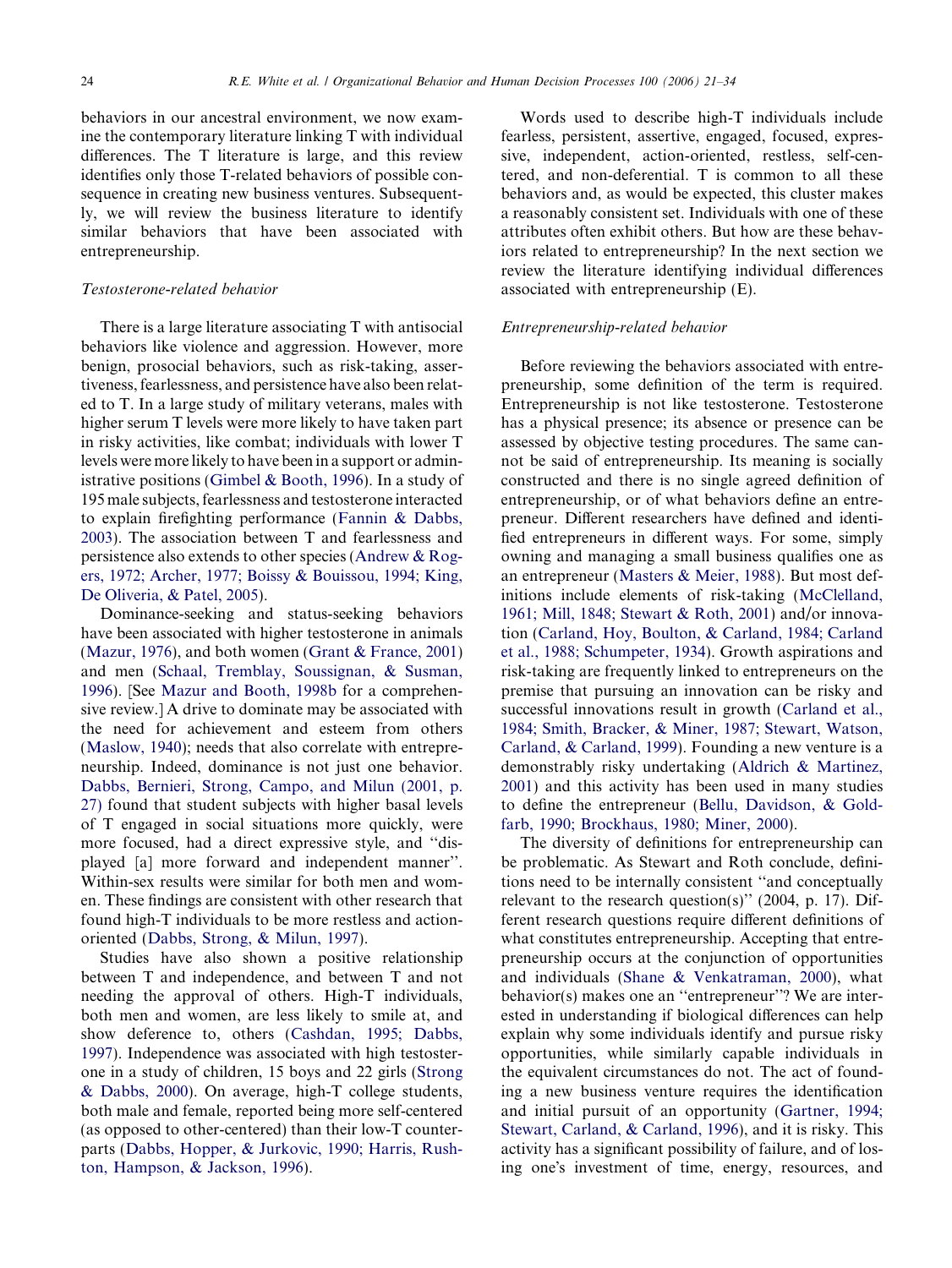possibly reputation ([Aldrich & Martinez, 2001\)](#page-11-0). The straightforward, widely used, and easily reported act of significant involvement in the creation of a new venture was sufficient to define ''entrepreneur'' for the purposes of this study.

# Common ground between testosterone and entrepreneurship

There is a high degree of correspondence between many of the behaviors associated with high-T individuals and those associated with entrepreneurs, even though the precise terminology used by E researchers differs from that employed by T researchers. The correspondence between T behaviors and E behaviors, while substantial, is not exact or complete. Differences are to be expected since the two research traditions have never been integrated. While there is considerable overlap between the entrepreneurship and the testosterone literatures, there are some E-related characteristics, like innovativeness that have no T equivalent. There is no theory or evidence linking T with innovativeness. Similarly there are T-related characteristics, like spatial ability [\(Moffat & Hampson, 1996](#page-12-0)) with no apparent parallel in the entrepreneurship literature.

The testosterone and entrepreneurship literatures complement each other nicely. Most of the empirical testosterone research has correlated individual differences in T with specific behaviors or decisions. Less often are differences in individual psychological attributes studied in relation to T. Mediated models, as suggested by evolutionary psychology, where the biological influences the cognitive/psychological which causes the decision/behavioral, are only occasionally studied. [See [Fannin and Dabbs \(2003\)](#page-12-0) for an example.] The E literature has correlated an array of psychological variables with entrepreneurial behaviors. But this literature does not often attempt to explain the origin of individual differences in these psychological attributes. [See [Sitkin](#page-13-0) [and Weingart \(1995\)](#page-13-0) for an exception.] Evolutionary psychology suggests that biological effects upon behavior or decisions are mediated by the psychological. T has usually been studied as if it has a direct effect, unmediated by the psychological. Attempts to explain entrepreneurial behaviors have been correlated with individual psychological differences, but most often without exploring where those differences originate.

One key element featured in both entrepreneurship and testosterone research is risk. By definition, entrepreneurs engage in a risky behavior (new venture creation) and are generally believed to have a higher psychological propensity towards risk than non-entrepreneurs (Stewart & Roth, 2004). Similarly, high-T individuals take on risky situations more readily and more assertively than their low-T counterparts [\(Dabbs et al., 1997; Gimbel & Booth,](#page-12-0) [1996](#page-12-0)). Risk is a central concept in both literatures.

# Entrepreneurs and risk-taking

Do entrepreneurs differ from non-entrepreneurs in their propensity and preference for, or perception of risk? More entrepreneurial research has been motivated by this question than perhaps any other. Recently, [Stew](#page-13-0)[art and Roth \(2001, 2004\)](#page-13-0) conducted a meta-analytic review of this subject and concluded that the preponderance of evidence suggests entrepreneurs have a greater propensity for risk than non-entrepreneurs. Even so, this popular view of entrepreneurs as risk-takers is still controversial ([Brockhaus, 1980; Busenitz, 1999\)](#page-11-0). [Miner](#page-12-0) [and Raju \(2004\)](#page-12-0) suggest entrepreneurs may simply perceive situations differently; using psychological processes, biases, and heuristics which lessen their perception of risk in certain situations. Like Busenitz, Baron believes entrepreneurs think differently than other people. He observes, ''That entrepreneurs often underestimate risks and overestimate the likelihood of success are wellestablished facts. Why these tendencies occur, however, remains uncertain'' (1998, p. 285). [Simon, Houghton,](#page-13-0) [and Aquino \(1999, p. 125\)](#page-13-0) evaluated the decision making characteristics of 191 MBA students and found that ''individuals who perceive lower levels of risks were more likely to decide to form a venture.'' Of course, this systematic tendency among entrepreneurs suggests there is something specific to these individuals causing this type of cognitive bias.

Sitkin and Pablo define risk as ''the extent to which there is uncertainty about whether potentially significant and/or disappointing outcomes of decisions will be realized'' (1992, p. 10). Decisions (or behaviors) are said to be riskier to the extent that their outcomes are more uncertain or more difficult to attain, or associated with more extreme consequences. Decision outcomes are influenced by characteristics of the individual decision maker, the situational context, and the problem itself. This model suggests risk propensity and risk perception are mediators between risky behavior (or decisions) and a number of other effects. Specifically, they propose that risk propensity—the tendency of an individual to take or avoid risk—derives from risk preferences, outcome history, and inertia, while risk perception—an individual's assessment of risk—is a function of problem framing, domain problem familiarity, social influences, and organizational factors. Thus, propensity is an individual property with an innate component (risk preference) and a learned component (outcome history). Perception is driven largely by situational and contextual cues, although there is also an individual component (problem framing and familiarity). Though the match is not exact, this model of risky behavior is very similar to the [Shane and Venkatraman \(2000\)](#page-13-0) conceptualization of entrepreneurship occurring at the nexus of individuals and opportunities (context). The Sitkin and Pablo model is also consistent with the heuristics and biases argument ([Baron, 1998; Busenitz, 1999](#page-11-0)). The model contains an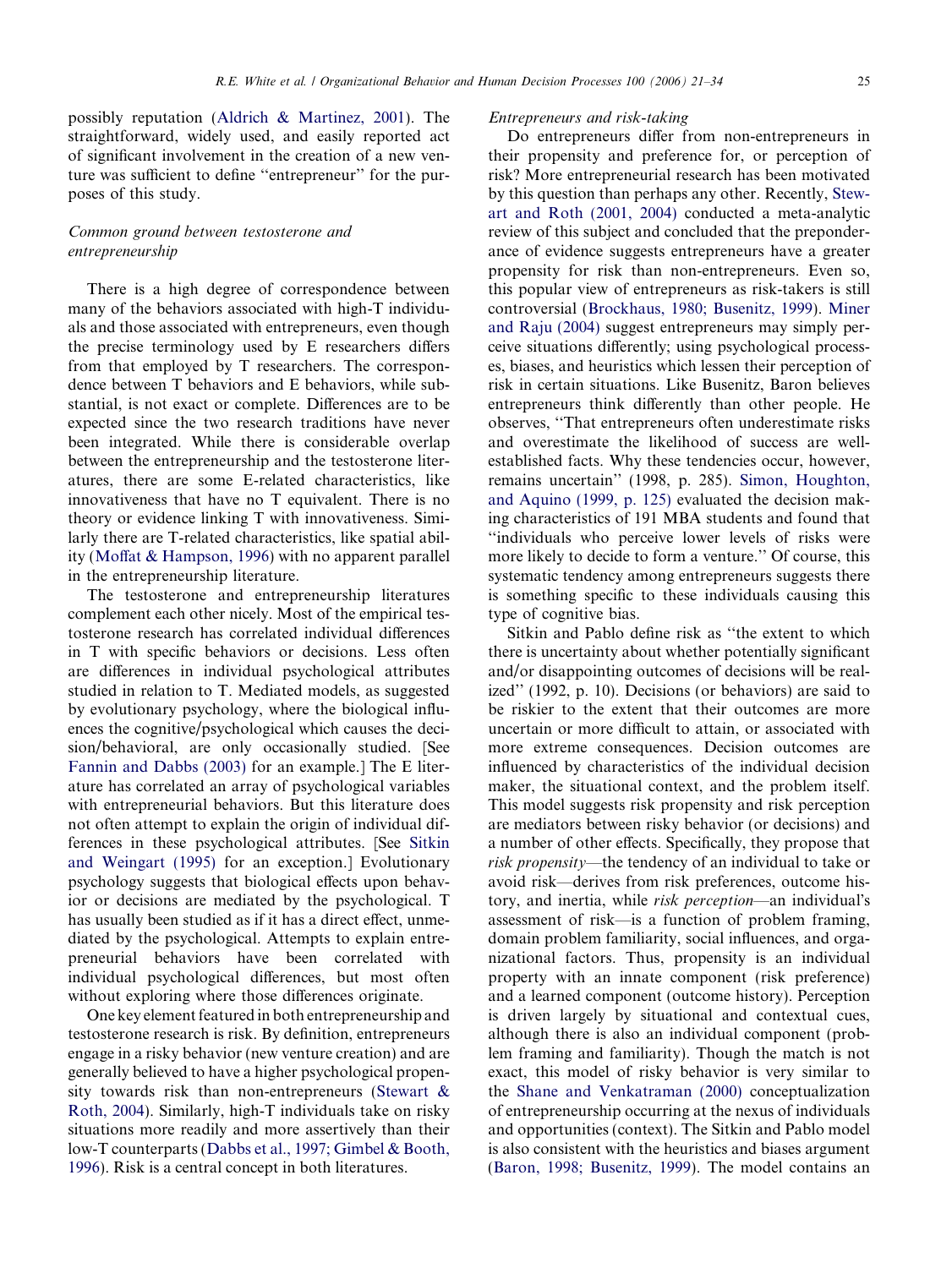explicit risk perception pathway, but still acknowledges the role of individual propensity in explaining risky behaviors. In subsequent empirical work, involving 101 male and female business students, [Sitkin and Wein](#page-13-0)[gart \(1995\)](#page-13-0) found support for a mediated model of risky decision making behavior. Whatever their perceptions, it is generally accepted that entrepreneurs have a propensity for risk-taking—for engaging in the risky activity of new venture creation.

#### Conceptual model and hypotheses

Our basic conceptual model follows evolutionary psychology theory by positing a heritable physiological effect on overt behavior that is mediated by a psychological mechanism. The physiological variable employed is testosterone. The behavior of interest is significant involvement in the creation of a new venture. Risk-taking propensity was investigated as the psychological mediator because it is central to both entrepreneurship (Stewart & Roth, 2001, 2004) and testosterone research ([Dabbs,](#page-11-0) [2000; Gimbel & Booth, 1996; King et al., 2005\)](#page-11-0). Our model proposes that T level influences actions primarily by affecting psychological processes, or to use the terminology of evolutionary psychologists, by affecting psychological mechanisms ([Cosmides & Tooby, 1997\)](#page-11-0). Psychological mechanisms, in this case risk propensity, affect an individual's decisions and actions and the likelihood they will engage in a significant entrepreneurial experience. By placing risk propensity in a mediating role between an innate individual characteristic (T) and risky behavior (launching a new venture) this model is also consistent with [Sitkin and Pablo \(1992\).](#page-13-0) As shown in Fig. 1, the model posits that T level effects are mediated by the psychological mechanism of risk propensity.

Consistent with the causal model depicted in Fig. 1, it is hypothesized that:

Hypothesis 1. T level is positively associated with risk propensity.

Hypothesis 2. Risk propensity is positively associated with the likelihood of entrepreneurial behavior.

If both hypotheses 1 and 2 are supported then risk propensity may be said to mediate between T and entrepreneurial behavior. Given the range of possible psycho-



Fig. 1. Mediated model of testosterone effects upon enterpreneurial behavior.

logical mediating mechanisms that may occur in the presence of T, complete mediation is not expected. Our study focuses on risk propensity for the reasons discussed above.

## Method

Testosterone levels are not static. They are subject to biological rhythms that influence T in a predictable fashion. T levels vary during the day and seasonally ([Dabbs,](#page-11-0) [1990b](#page-11-0)). Therefore it is important to collect T samples under controlled conditions. Using an MBA student population allowed the saliva sampling to be carefully controlled and minimized inter-individual variability due to time of day, season of the year, or age. Participants in this study were all full-time MBA students attending a major North American business school. Table 1 provides the demographic profile of the full student body and of the subset of students who participated in this research.

# Data collection

The MBA class was comprised of four sections of approximately 70 students each (both male and female). Timetables were arranged so the data could be collected from all four sections in a short time frame—two parallel sessions, in two consecutive classes, during the same day. Students were informed of the nature of the research and were free to opt out of any or all parts of the study, consistent with university research policies. To ensure confidentiality, student identities were not recorded. Numbers were assigned to all volunteers and these were used to link the data elements. Three data elements were collected from study participants: (1) entrepreneurial background and personal and demographic data, (2) Jackson Personality Inventory (JPI) scale, and (3) two saliva samples to be assayed for T.

| Table 1                                  |  |  |  |  |
|------------------------------------------|--|--|--|--|
| Characteristics of population and sample |  |  |  |  |

|                               | MBA student body<br>(1st year cohort) | Study<br>participants |
|-------------------------------|---------------------------------------|-----------------------|
| Size $(n)$                    | 272                                   | 110                   |
| Male $(\% )$                  | 75                                    | 100                   |
| Female $(\% )$                | 25                                    | $\theta$              |
| Age                           | 30                                    | 30                    |
| Prior work experience (years) | 5.5                                   | 3.6                   |
| Ethnicity $(\% )$             |                                       |                       |
| Caucasian                     | 61                                    | 46                    |
| Asian                         | 32                                    | 37                    |
| Other                         | 7                                     | 17                    |
| Undergraduate degree $(\% )$  |                                       |                       |
| Arts                          | 34                                    | 45                    |
| Science/engineering           | 42                                    | 43                    |
| Other                         | 25                                    | 12                    |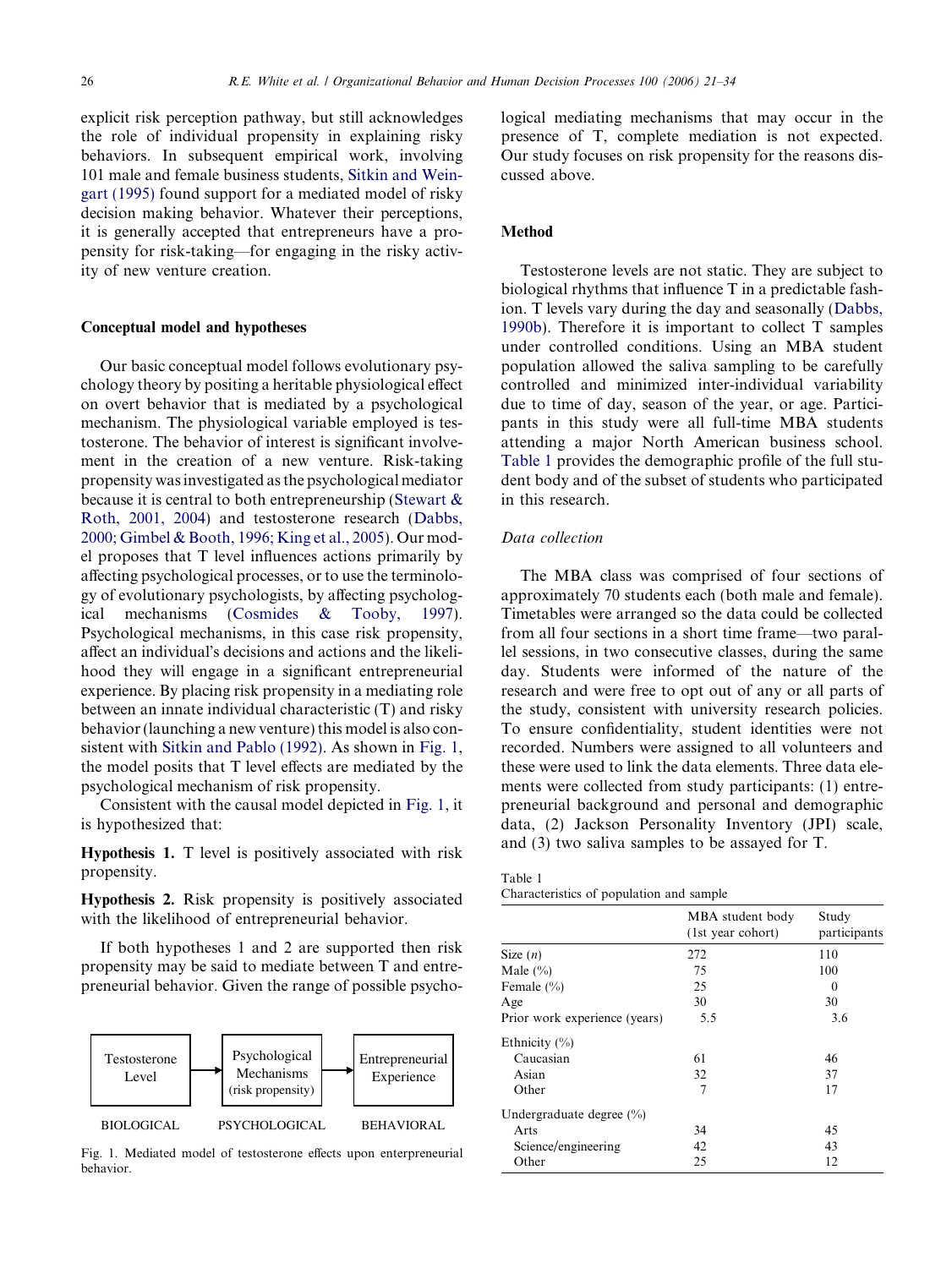Each data collection session commenced with a brief overview of the research and an explanation of the study protocols, followed by collection of the first of two saliva samples from each participant. Saliva was collected in polystyrene test tubes, individually labeled and pretreated with sodium azide as a preservative. Prior to the study, students were advised that if they wished to participate, they were not to consume any food or beverages (other than water), smoke, or chew gum for 1 h prior to the research session. After the first saliva sample was collected, participants completed a questionnaire that captured data on their demographics and entrepreneurial experience, and administered the psychological scale. After completing the questionnaire  $(\approx 20 \text{ min})$ , students provided a second saliva sample. This concluded the data collection process. The saliva was maintained in sealed test tubes for 24 h at room temperature to allow mucins to separate and then was frozen to  $-20$  °C. Samples were not thawed until the laboratory assays were performed. Data collection took place in February 2002; assays were done during May 2002.

# The Jackson personality inventory

The Jackson personality inventory (JPI) is a well-developed general psychometric instrument to measure ''interpersonal, cognitive, and value orientations likely to have important implications for a person's functioning.'' It is designed for use with normal populations and used in research settings ''to contribute to the understanding of personality and its relation to behavior'' [\(Jackson, 1994, p. 1\)](#page-12-0). The JPI risk-taking scale is consistent with the [Sitkin and Pablo \(1992\)](#page-13-0) definition of risk propensity: ''Individuals who score highly on this scale are prone to exposing themselves to situations having uncertain outcomes. Low scorers tend to be more cautious in their approach to things.'' ([Jackson, 1994,](#page-12-0) [p. 23](#page-12-0)). Prior studies report satisfactory reliability and validity of the JPI (Stewart, 1996). In their recent meta-analysis, Stewart and Roth recommended the JPI risk scale ''for assessing risk propensity because of the relative attractiveness of its measurement properties'' (2001, p. 147). Most of the studies using the JPI compare entrepreneurs (and founders) with non-entrepreneurs and find entrepreneurs are higher in risk-taking ([Begley,](#page-11-0) [1995; Begley & Boyd, 1987; Brockhaus & Horwitz, 1986;](#page-11-0) [Carland & Carland, 1991; Carland, Carland, & Pearce,](#page-11-0) [1995; Stewart et al., 1999\)](#page-11-0); although a few have found no significant group differences ([Richard, 1989; Rob](#page-13-0)[bins, 1986](#page-13-0)).

# The sample

All students were invited to participate but sample size constraints limited our study to males only. Of the population of 205 male students, 166 chose to fully participate in the study (81%). The number of female participants was small; 21 volunteers out of 67 female MBA students; and of those only four self-identified as having a prior entrepreneurial experience. (Subjects taking oral contraceptives were asked to exclude themselves from the study, because this form of contraception artificially suppresses T levels.) As a result, we judged the small number of females and in particular female entrepreneurs in our sample was unlikely to produce statistically meaningful results and assaying the female saliva would have incurred added expense.<sup>1</sup> Basal testosterone levels are substantially different for males and females and the effects of testosterone may differ, so pooling male and female data was inadvisable ([Bateup, Booth, Shirt](#page-11-0)cliff, & Granger,  $2002$ ).<sup>2</sup>

# Measures

## Entrepreneurs

The entrepreneurial behavior of interest is full-time involvement in creating a new venture. This definition of entrepreneurship, though not universal, is frequently used as a simple, functional, operational measure (cf. [Robinson, Stimpson, Huefner, & Hunt, 1991; Wooten,](#page-13-0) [Timmerman, & Folger, 1999](#page-13-0)). This categorization was the dependent variable for our analysis. We studied business launches rather than outcomes and thus cannot predict a relationship between T and venture success.

Of the 166 male participants, 46 identified themselves as having been involved in a new venture start-up prior to their MBA studies. Student participants had no knowledge of their own T levels at the time of data collection. The researchers (professors in strategy and entrepreneurship) used a convergent sorting process to assess the extent to which the self-identified entrepreneurs were involved in a new venture. This procedure was blind, and done prior to determining T levels or analyzing the risk-taking scale scores. Each author independently assessed the description of the venture and the respondent's self-reported role in order to classify each respondent as an entrepreneur, possible entrepreneur, or non-entrepreneur. Our selection criteria were to accept as entrepreneurs those observations that both raters assessed as entrepreneurs (23 respondents) and those observations with one entrepreneur and one possible entrepreneur rating (6 respondents). We rejected observations classed as a non-entrepreneur by either rater (13 respondents). Both raters assessed the four remaining observations as possible entrepreneurs. These we re-examined and discussed, and finally classified as

 $\overline{1}$  A different extraction procedure is required for analyzing female saliva.

<sup>&</sup>lt;sup>2</sup> During the review process it was suggested that females be included in the analyses to examine sex differences, but the saliva samples were no longer available.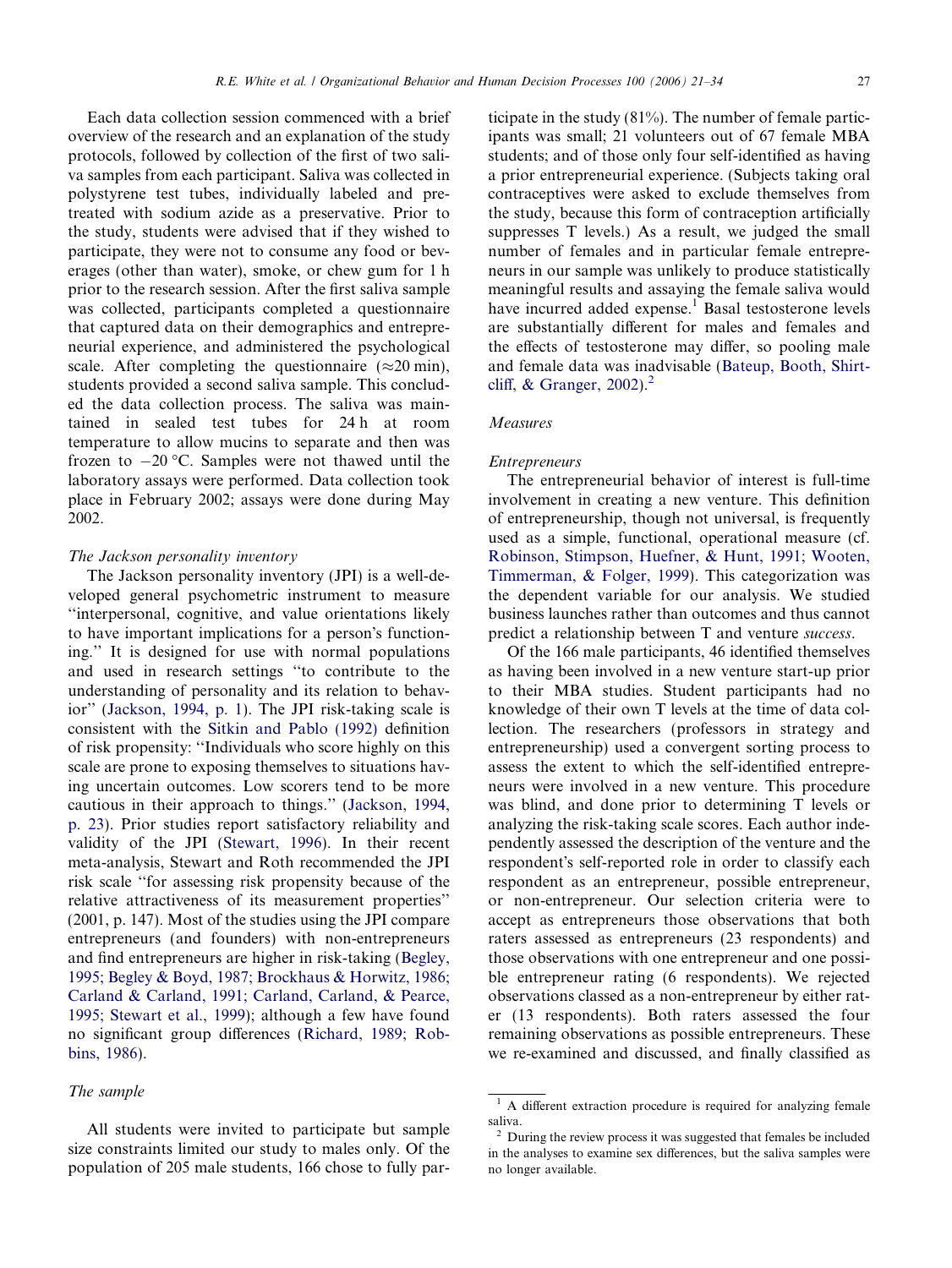two entrepreneurs and two non-entrepreneurs. The inter-item correlation between the two raters is 0.81 with a raw proportion of agreement of 74%. Adjusted interrater agreement is 0.6 (for both the corrected S-coefficient ([Bennett, Alpert, & Goldstein, 1954; Zwick,](#page-11-0) [1988\)](#page-11-0) and for Cohen'[s \(1960\)](#page-11-0) kappa). This score falls within the ''good'' range for strength of inter-rater agreement [\(Landis & Koch, 1977](#page-12-0)).

A total of 31 subjects were retained in the entrepreneurship category. These individuals had led a new venture, personally investing in and managing the business. New ventures ranged from low-tech (coffee shops) to high-tech (web support for medical research laboratories). Other businesses included intelligence testing services, retail stores, manufacturers, and exporters. The majority of the ventures were based in Canada; five were in China and three in the United States. Nine of the 31 entrepreneurs reported that they had started more than one venture. Average annual revenues were C\$600,000 and average firm size was seven employees. Eleven participants reported that their ventures were still in operation at the time of data collection. The 15 subjects eliminated from the entrepreneurial sample by the triage process did not have significant full-time involvement in the new venture; often they were part-time employees, passive investors, or board members. (Subjects who self-identified as entrepreneurs, but were disqualified after review by the researchers, were not included in the pool of non-entrepreneurial subjects.)

To serve as a comparison group, 79 male subjects with no entrepreneurial experience were included from the non-entrepreneurial pool. The final sample size was constrained by the assay procedures. The laboratory performed testosterone assays in fixed batch sizes based on ''kits'' of the reagent chemicals. Our final sample of 31 entrepreneurs and 79 non-entrepreneurs, each of whom provided two saliva samples, exhausted the available test kit capacity. The non-entrepreneurs were selected prior to the assays being performed and without knowledge of the participants' testosterone levels.

# Testosterone

The saliva was thawed immediately prior to analysis and centrifuged, then submitted to a double ether extraction. The assay itself used a single Count-A-Count Total Testosterone Kit (Diagnostic Products, Los Angeles, CA), modified to accommodate the lower concentrations of T found in saliva. Details of the procedure are described in [Moffat and Hampson \(1996\).](#page-12-0) All determinations were carried out in duplicate. The antibody is highly specific for T, with negligible cross-reactivity with other steroids (<5% for dihydrotestosterone). The sensitivity of the assay was 5 pg and the intra-assay coefficient of variation was 3%, averaged across low, medium, and high pools. All samples were analyzed by a technician who was blind to the hypotheses being tested and to the group membership of the study participants.

Reported T levels are the average of the two samples collected from each participant, expressed in picograms of testosterone per milliliter (pg/ml) of saliva. The testosterone values obtained were consistent with those reported in prior research ([Moffat & Hampson, 1996;](#page-12-0) [Read, 1993\)](#page-12-0). Internal consistency reliability of the saliva samples was 0.85 [\(Nunnally, 1978\)](#page-13-0). Some of the observed variation may be attributable to circadian variation; there was a  $4\%$  drop ( $p < .10$ ) in testosterone from the first sample to the second sample (20 min separation). The alpha coefficient of the JPI risk propensity score was 0.81 for our sample, which is consistent with prior research reported by [Jackson \(1994\).](#page-12-0) Data means, standard deviations, and correlation coefficients are presented in Table 2.

There is the potential for a causal ordering problem in the design of this study because the entrepreneurial behavior was exhibited some time prior to our measurement of T. However, the T levels in men show a high degree of stability under normal conditions, providing the influence of endogenous rhythms is taken into account. Vermeulen and Verdonck (1992) reported a strong correlation ( $r = .85$ ) between a single point measure of T level and the mean of seven samples taken over one year. They concluded that ''a single measurement may be considered to be a reasonably reliable parameter of the long term hormonal situation'' (1992, p. 941). Other studies, using testosterone samples gathered over 6 years ([Booth & Dabbs, 1993](#page-11-0)) and 10 years [\(Mazur &](#page-12-0) [Michalek, 1998](#page-12-0)) have also reported that basal testosterone levels are predictable over time. By the end of adolescence, the basal level of testosterone is generally consistent from year to year, with a slow decline as each individual ages. ''Men with relatively high T at one time tend to be relatively high at other times too... Furthermore, because basal levels are stable, it follows that they can be adequately measured at any time, whether before or after the behavior, and therefore can be adequately assessed in a cross-sectional study'' [\(Mazur & Booth,](#page-12-0) [1998b, p. 361](#page-12-0), italics ours). In the controlled conditions of the present study, the measured level of T should reflect long-term individual differences.

| Table 2 |  |                                              |
|---------|--|----------------------------------------------|
|         |  | Means, standard deviations, and correlations |

| 1. Entrepreneur       | 1.00            |                      |         |      |       |
|-----------------------|-----------------|----------------------|---------|------|-------|
| 2. Testosterone level | $0.26*$         | 1.00                 |         |      |       |
| $3. \text{Age}$       | 0.04            | $-0.23$ <sup>*</sup> | 1.00    |      |       |
| 4. Time of day        | $-0.20^{\circ}$ | $-0.22$ <sup>*</sup> | 0.04    | 1.00 |       |
| 5. Risk propensity    | $0.27*$         | $0.23*$              | $-0.18$ | 0.07 | 1.00  |
| Mean                  | 0.28            | 77.19                | 29.61   | 0.48 | 14.00 |
| Standard deviation    | 0.45            | 21.83                | 3.55    | 0.50 | 4.08  |

 $p < .05$ .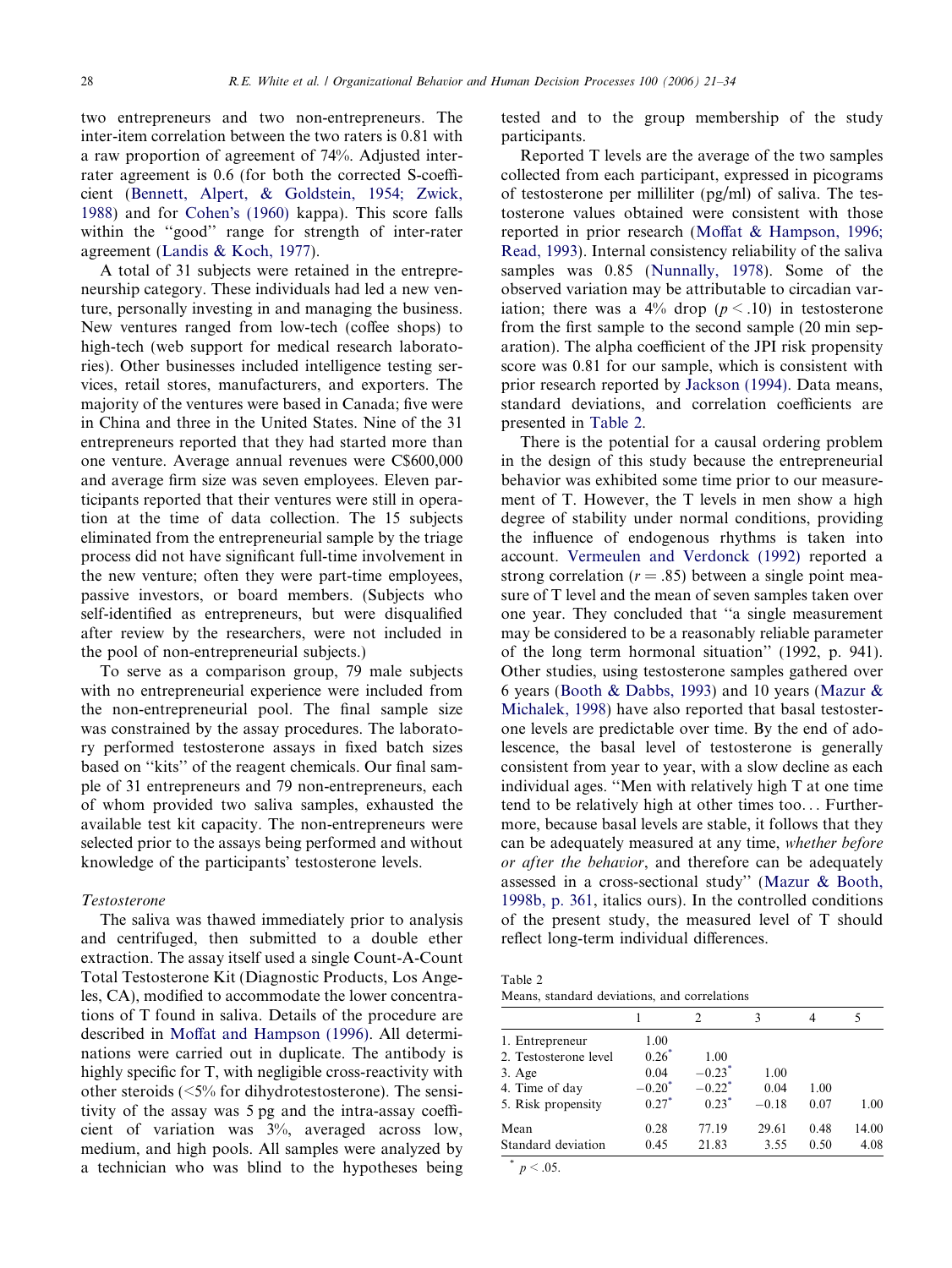# <span id="page-8-0"></span>Control variables

We also included several control variables in our multivariate models: subject age, time of data collection, ethnicity, and undergraduate education. Age is included because of the inverse relationship between age and testosterone levels ([Dabbs, 1990a; Lamberts, van den Beld,](#page-11-0) [& van der Lely, 1997](#page-11-0)). As well, age may increase exposure to entrepreneurial opportunities. It was important to control for time period because T levels change during the day, declining significantly from early to late morning ([Nieschlag, 1974](#page-12-0)). We were only able to collect data for this study during morning classes and the first and second data collection sessions were separated by a 50 min interval. The average T level was 12.5% lower in the later period. Ethnicity has been related to differences in testosterone levels ([Ellis & Nyborg, 1992; Heald et al.,](#page-12-0) [2003](#page-12-0)). In our study it was coded as Caucasian, Asian, or other. Finally, undergraduate program—engineering, arts or other—was included to account for possible differences in opportunity exposure and recognition.

# Analysis and results

The initial step in our analysis compared mean scores between the entrepreneurs and non-entrepreneurs. We also conducted multivariate ordinary least squares (OLS) and logistic regression analyses. The data revealed no dfb statistics in excess of 0.5, indicating the exclusion of any single observation moves the standardized regression coefficient by no more than one half of a standard error ([Bollen & Jackman, 1990](#page-11-0)). The com-parable diagnostic test for logistic regression, [Pregibon](#page-13-0)'s [\(1981\)](#page-13-0)  $d\beta$  score, also indicated no unduly influential observations. The Cook–Wiesberg diagnostic of the OLS regressions (reported in Table 4) indicated no heteroskedasticity problems ([Cook & Weisberg, 1983](#page-11-0)). As well, joint tests of the T data for normality based on skewness and kurtosis did not indicate rejection of the null hypothesis of a normal distribution at the  $p < .05$ level (D'[Agostino, Balanger, & D](#page-12-0)'Agostino, 1990; [Royston, 1991\)](#page-12-0).

# Mean difference analysis

Test results for mean differences are presented in Table 3. These results were consistent with the expectation that entrepreneurs have higher testosterone levels than non-entrepreneurs. The risk-taking scale scores were also significantly higher for the entrepreneurs relative to the non-entrepreneurs.

#### Multivariate analysis

Two equations representing our hypotheses are presented below. Significant coefficients on testosterone in

| Table 3 |                                     |  |
|---------|-------------------------------------|--|
|         | Means difference tests <sup>a</sup> |  |

|                            | Entrepreneur | Non-entrepreneur | Difference                    |
|----------------------------|--------------|------------------|-------------------------------|
| Average T level<br>(pg/ml) | 86.1 (4.20)  | 73.7 (2.28)      | $12.4$ <sup>**</sup> $(4.49)$ |
| Risk propensity            | 15.8(0.47)   | 13.3(0.49)       | $2.5$ ** (0.84)               |
| Sample size                | 31           | 79               |                               |

<sup>a</sup> One-tailed test, standard deviations in parentheses.

 $p < .01$ .

| Table 4 |                              |  |
|---------|------------------------------|--|
|         | Mediated regression analysis |  |

|                                | OLS regression on<br>risk propensity |                   | Logistic regression<br>on entrepreneurship |                      |
|--------------------------------|--------------------------------------|-------------------|--------------------------------------------|----------------------|
|                                |                                      | Eq. $(1)$         |                                            | Eq. $(2)$            |
| Age                            | $-0.19^{\dagger}$                    | $-0.15$           | 0.03                                       | 0.11                 |
| Time of day                    | 0.02                                 | 0.06              | $-1.02^*$                                  | $-0.90^{\dagger}$    |
| Asian                          | $-0.17$                              | $-0.14$           | $-0.97$                                    | $-0.71$              |
| Caucasian                      | $-0.17$                              | $-0.14$           | $-1.47$ <sup>*</sup>                       | $-1.44$ <sup>*</sup> |
| Science degree                 | 0.01                                 | 0.02              | 0.10                                       | 0.30                 |
| Arts degree                    | $-0.27^{\dagger}$                    | $-0.25^{\dagger}$ | $-0.04$                                    | 0.65                 |
| Risk propensity                |                                      |                   |                                            | $0.22$ **            |
| Testosterone                   |                                      | $0.19*$           |                                            | $0.03*$              |
| Adj. $R^2$                     | 0.086                                | 0.110             |                                            |                      |
| Pseudo $R^2$                   |                                      |                   | 0.084                                      | 0.194                |
| $\ast$<br>$\sim$ $\sim$ $\sim$ |                                      |                   |                                            |                      |

 $p < .05$ .

\*\*  $p < .01$ .  $p < .10$ .

the first equation and on risk propensity in the second equation are evidence that a mediation effect exists. A significant coefficient on testosterone in the second equation indicates mediation is partial rather than complete ([MacKinnon, Lockwood, Hoffman, West, & Sheets,](#page-12-0) [2002; Shroat & Bolger, 2002](#page-12-0)). Results of the OLS and logistic regression models (including control variables) are reported in Table 4.

Risk Propensity ðRPÞ

 $= \alpha_0 + \alpha_1$  Testosterone  $(T) + \varepsilon_1$  (1)  $E$ ntrepreneurship  $(F)$ 

$$
P = P_{\text{in}}
$$

$$
= \beta_0 + \beta_1 \text{ Risk Property (RP)}+ \beta_2 \text{ Testosterone (T)} + \varepsilon_2
$$
 (2)

The first two columns in Table 4 report standardized b-coefficients for OLS regression models on risk propensity. Column 1 contains only the control measures as independent variables. In column 2, testosterone is added to the equation  $(Eq. (1))$  and the coefficient is positive and significant, as predicted by our hypotheses. Adding T significantly improved the explanatory power of the regression, as compared with the nested model of control variables  $[F(1, 102) = 3.84; p < .05].$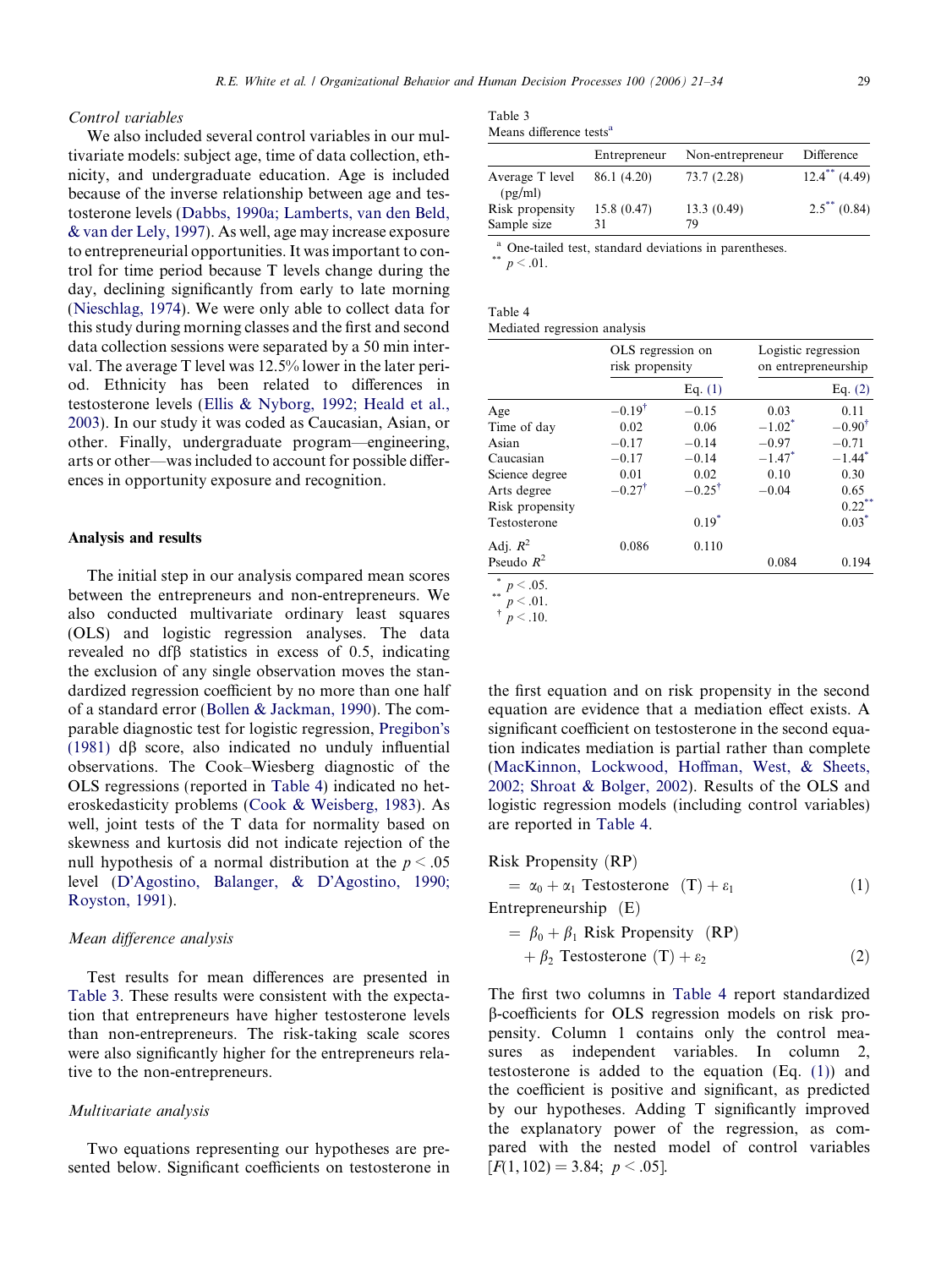Columns 3 and 4 in [Table 4](#page-8-0) present logistic regression results, first with only control variables included and then with risk propensity and testosterone Eq. [\(2\)](#page-8-0). Risk propensity and testosterone level are both positive, significant predictors of entrepreneurship. Sequential comparison of the nested models based on log-likelihood tests indicates that adding risk propensity and testosterone significantly improves the explanatory power when added to a less constrained model ( $p < .05$ ). The analysis supports a relationship between T and new venture creation, partially mediated by risk propensity ([MacKin](#page-12-0)[non et al., 2002\)](#page-12-0).

# Discussion

The results of our research support the primary hypothesis that individuals with higher salivary testosterone levels are more likely to behave entrepreneurially. More specifically, T is positively related to risk propensity (Hypothesis 1). There is also a positive relationship between risk propensity and the likelihood of an entrepreneurial experience (Hypothesis 2). Taken together these results indicate that risk propensity partially mediates the relationship between T and E.

Entrepreneurship involves the interaction of individuals and opportunities. In this research, we attempted to explain a portion of the variance on the individual side of the entrepreneurship equation. There are a wide array of social influences, learned behaviors, and other factors resulting in individual differences that affect entrepreneurial behavior. In our attempt to better understand the factors affecting an individual's choice to be an entrepreneur we focused upon a biological attribute, T level. Our findings indicate that risk-taking propensity is related to this heritable physiological attribute; suggesting this psychological attribute is in part innate. More specifically, individual differences in testosterone are associated with differences in risk-taking propensity, and thus with entrepreneurial behavior.

Increasingly, it is evident that the heuristics and biases used by entrepreneurs differ from those found in the non-entrepreneurial population. Our research indicates that a component of the entrepreneur's heuristics has a biological basis; what proportion remains to be determined. We do not believe any single biological difference will explain everything about entrepreneurial behavior. Nor do we believe that things innate to the individual necessarily explain most of the variance in entrepreneurial behavior. Nature and nurture almost always work together ([Ridley, 2003](#page-13-0)). While the explanatory power of our model is significant, it is also consistent with the view that many other forces are at play when an individual acts to launch a new venture. Even so, the T-related findings are meaningful, especially so given the exploratory stage of this research. The effect sizes observed and the usable sample correspond to a statistical power value of 0.72 [\(Cohen, 1988](#page-11-0)). This research supports the view that biological differences matter to our understanding of entrepreneurial behavior. A specific heritable characteristic of each individual, their testosterone level, explains something about the likelihood of that individual being significantly involved in creating a new venture. Entrepreneurs may not be born; but what one is born with affects the likelihood of that person engaging in entrepreneurial activities.

#### Limitations and extensions

There are several limitations to the findings from this research. First, in the model, causation goes from T to E. But in this study T levels were measured after the entrepreneurial episode, not before. It is conceivable that having an entrepreneurial experience increases T, however such reverse causation is very unlikely. T levels can be affected by exogenous events [\(Mazur & Booth,](#page-12-0) [1998b](#page-12-0)), but these effects typically dissipate within a matter of hours, or days at the most. All our subjects were members of the same MBA year 1 class, and as such they were all part of the same social context. This similarity in social status reduces the likelihood of differential exogenous effects upon T.

Because an individual's basal T level is relatively stable; or, more accurately, declines at a slow, steady rate (for males) after early adulthood, a measurement of T after the event will be representative of T level at the time of the event. Barring major changes in lifestyle or health, any individuals' relative position within the same population would not be expected to change significantly with the passage of time. Approaches similar to the one employed by this study have been widely used by other T researchers ([Dabbs](#page-11-0) [et al., 1998; Fannin & Dabbs, 2003\)](#page-11-0). Still the ideal study would be longitudinal; measuring T levels at an early point in the subjects' work lives, perhaps as they graduate from university, and then observing subsequent entrepreneurial behaviors.

Our study was done with male MBA students and is subject to the usual caveats about generalizing to the population of practicing entrepreneurs. However, only those subjects with actual new venture start-up experience were designated as entrepreneurs. Therefore, these results should generalize to entrepreneurs, at least to that subset of entrepreneurs that return to higher education after their entrepreneurial episode. There is no reason to suspect the T–E relationship would be different for this subpopulation. However, this possibility could be addressed directly by studying the T level of active entrepreneurs and comparing them to similar non-entrepreneurs. Such a study would require collecting testosterone samples under carefully controlled conditions.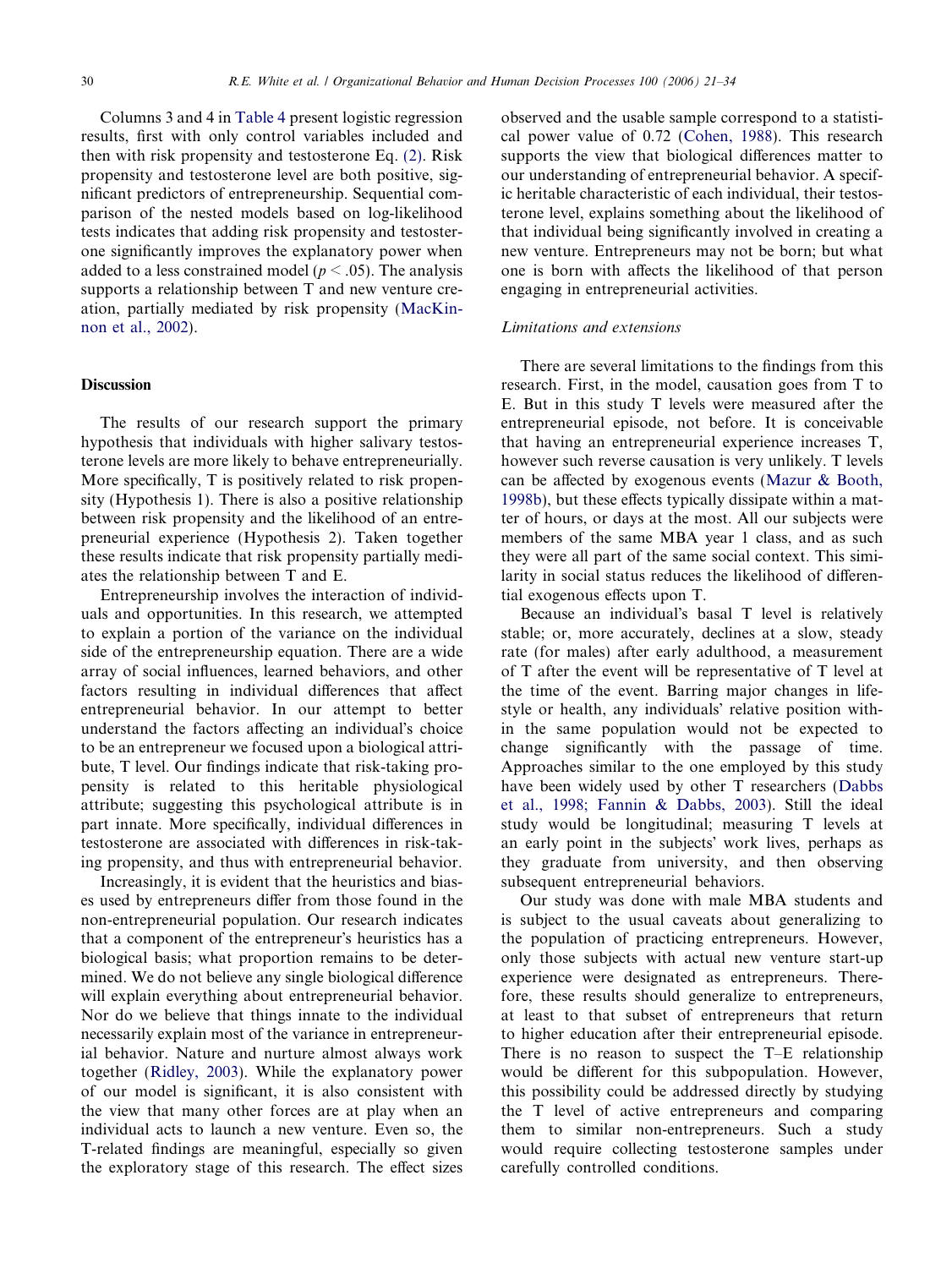Only males were included in the current study, for reasons already explained. Some prior research has found that T often has a similar (but not always identical) effect in a female population as it does in a population of males, even though the basal levels of T are much lower in females ([Bateup et al., 2002; Dabbs et al., 1998;](#page-11-0) [Harris et al., 1996](#page-11-0)). We suspect the same may be true for entrepreneurial behaviors but additional research is required to explore the T–E relationships within female populations.

In our study, the JPI measure of risk-taking propensity mediated the relationship between T and E. There is much prior theoretical and empirical work suggesting that differences in risk propensity distinguish entrepreneurs from non-entrepreneurs. However, other psychological mechanisms influenced by T may also mediate this relationship. Risk-taking is a good starting point but it is not the only possible psychological mediator. Future research should employ other psychological measures and explore how, if at all, they mediate the T–E relationship. The sensation-seeking scale developed by Zuckerman is especially interesting since it is grounded in a theory of psychophysiology and has been associated with differences in T, although not with differences in E. [\(Daitzman & Zuckerman, 1980; Daitzman, Zuck](#page-12-0)[erman, Sammelwitz, & Ganjam, 1978; Zuckerman,](#page-12-0) [1994](#page-12-0)). It is conceivable, although we believe unlikely, that T has a direct effect upon E, unmediated by higher order cognitive or psychological processes (van Honk, Schutter, Hermans, & Putman, 2004). Again, more research is needed to address this question.

This study did not explore T's relationship to entrepreneurial success. Such a study would be extremely interesting and could be done, but would require a much larger sample and more resources. We suspect, as has been found in animal studies [\(Dufty, 1989](#page-11-0)), that the relationship would be an inverted U-shape. As indicated by our study, individuals with low T levels are less likely to exhibit entrepreneurial behavior. And those that do attempt to start a new venture are likely to be less persistent. At the other end of the spectrum, individuals with extremely high T may take unreasonable risks, persist with lost causes, be egocentric and over-controlling, and dominate their employees ([Kets de Vries, 1985](#page-12-0)). This type of individual may initiate a new venture, but it is unlikely the venture would grow and prosper under their leadership.

The present study is a promising first step towards linking a heritable biological characteristic with a specific and interesting business behavior. Much more can and should be done. Until recently, testosterone (and other endocrines) could only be measured with blood samples, making this type of research difficult and costly. With the development of reliable techniques for salivary assays this research can be more easily and widely done. Such research promises to improve our understanding of how biological differences affect business behavior.

## Implications and conclusion

This type of research is largely unexplored territory for scholars interested in management and business-related behavior. T research may help to explain much more about entrepreneurs than just the likelihood they will be involved in new venture start-up. There are a constellation of behaviors associated with testosterone. T may assist in explaining why some individuals have difficulty fitting into structured hierarchies, perhaps because they are not comfortable in a subordinate position [\(Burnham, 2002\)](#page-11-0). Research of this type can go beyond just entrepreneurial behaviors. The possibilities are numerous.

The implications for practice raise interesting questions and possible dilemmas. First, it needs to be stated that this study was exploratory. Our research identified a specific, measurable, hormonal difference amongst individuals and related that difference to an observable business behavior. At this early stage it would be premature to offer any prescriptions for managerial practice. However, what if future research verifies and extends the general findings of this research, that individual biological differences influence business behaviors? What could practitioners do with this knowledge? More significantly, what should practitioners do with this knowledge?

Suppose future research demonstrates a relationship between T and new venture success. Should venture capitalists be allowed to test the T levels of would-be entrepreneurs requesting new venture funding? And then use that information as part of their decision to fund (or not fund) the entrepreneur's new venture proposal? Because individuals have no (natural) way to control their hormonal levels, many reasonable people would object to this type of testing. And, if such testing is not to be allowed, does that mean that we should not pursue the basic research to prove (or disprove) the relationship between a biological difference, like T level, and a business behavior, like venture success? We are intrigued by the prospects of further studies of this type and what might be found. But we recognize the findings from future research may raise ethical dilemmas.

#### Acknowledgments

We express our appreciation to the SSHRC for providing financial support (MCRI Grant No. 412980025), Professor James Dabbs for motivating and encouraging this research, Deborah Chiodo, and Bavani Rajakumar for their research assistance, and the MBA students who participated in this study. Comments, suggestions, and encouragement from the Editor of Organization Behavior and Human Decision Processes and three anonymous reviewers were most helpful.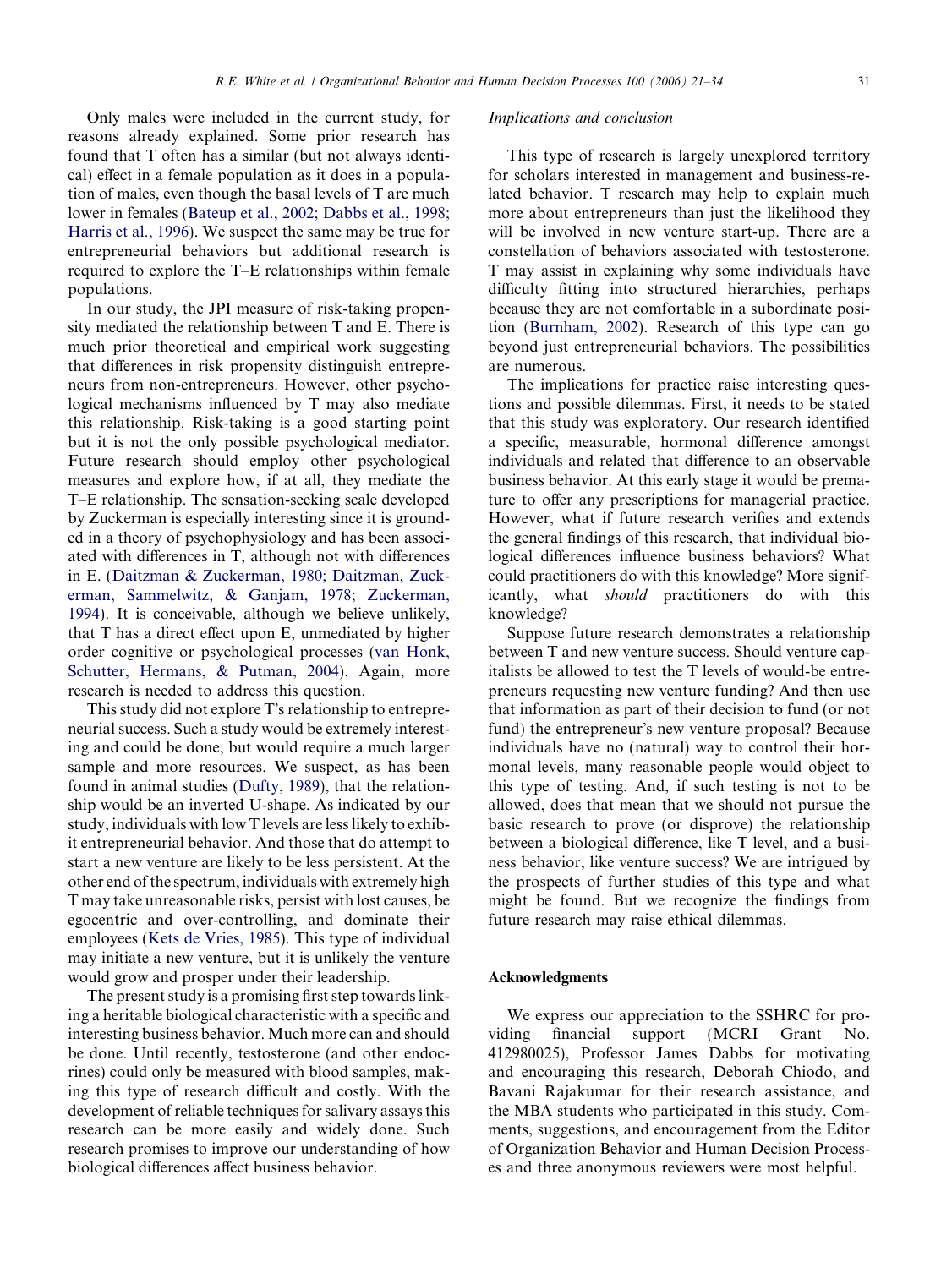#### <span id="page-11-0"></span>References

- Aldrich, H. E., & Martinez, M. (2001). Many are called, but few are chosen: An evolutionary perspective for the study of entrepreneurship. Entrepreneurship: Theory and Practice, 41–56.
- Andrew, R. L., & Rogers, L. (1972). Testosterone, search behavior, and persistence. Nature, 237, 343–346.
- Archer, J. (1977). Testosterone and persistence in mice. Animal Behavior, 25, 478–488.
- Baron, R. A. (1998). Cognitive mechanisms in entrepreneurship: Why and when entrepreneurs think differently than other people. Journal of Business Venturing, 13, 275–295.
- Baron, R. A. (2002). OB and entrepreneurship: The reciprocal benefits of closer conceptual links. In B. M. Staw & R. M. Kramer (Eds.), Research in organizational behavior (pp. 225–269). New York: JAI.
- Bateup, H. S., Booth, A., Shirtcliff, E. A., & Granger, D. A. (2002). Testosterone, cortisol, and women's competition. Evolution and Human Behavior, 23, 181–192.
- Begley, T. M. (1995). Using founder status, age of firm, and company growth rate as the basis for distinguishing entrepreneurs from managers in smaller businesses. Journal of Business Venturing, 10, 249–263.
- Begley, T. M., & Boyd, D. P. (1987). A comparison of entrepreneurs and managers of small business firms. Journal of Management, 13, 99–108.
- Bellu, R. R., Davidson, P., & Goldfarb, C. (1990). Toward a theory of entrepreneurial behavior: Empirical evidence from Israel, Italy, and Sweden. Entrepreneurship and Regional Development, 2, 195–209.
- Bennett, E. M., Alpert, R., & Goldstein, A. C. (1954). Communications through limited response questioning. Public Opinion Quarterly, 18, 303–308.
- Boehm, C. (2000). Group selection in the upper paleolithic. Journal of Consciousness Studies, 7, 211–215.
- Boissy, A., & Bouissou, M. F. (1994). Effects of androgen treatment on behavioral and physiological responses of heifers to feareliciting situations. Hormones and Behavior, 28, 66–83.
- Bollen, K. A., & Jackman, R. W. (1990). Regression diagnostics: An expository treatment of outliers and influential cases. In J. Fox & J. S. Long (Eds.), Modern methods of data analysis (pp. 257–291). Newbury Park, CA: Sage Publications.
- Booth, A., & Dabbs, J. M. (1993). Testosterone and men's marriages. Social Forces, 72, 463–477.
- Boyd, R., & Richerson, P. J. (2002). Group beneficial norms can spread rapidly in a structured population. Journal of Theoretical Biology, 215, 287–296.
- Brockhaus, R. H. (1980). Risk taking propensity of entrepreneurs. Academy of Management Journal, 23, 509–520.
- Brockhaus, R. H., & Horwitz, P. S. (1986). The psychology of the entrepreneur. In D. Sexton & R. Smilor (Eds.), The art and science of entrepreneurship (pp. 25–48). Cambridge, MA: Ballinger Publishing.
- Burnham, T. C. (2002). Pride, status and hormones: Rejectors in an ultimatum game have high levels of testosterone. Unpublished working paper, Harvard Business School, Soldiers Field, MA.
- Busenitz, L. W. (1999). Entrepreneurial risk and strategic decision making: It's a matter of perspective. The Journal of Applied Behaviorial Science, 35, 325–340.
- Buss, D. M. (1997). The emergence of evolutionary social psychology. In J. A. Simpson & D. T. Kenrick (Eds.), Evolutionary social psychology (pp. 387–400). Mahwah, NJ: Lawrence Erlbaum.
- Buss, D. M. (1999). Evolutionary psychology: The new science of the mind. Boston: Allyn and Bacon.
- Carland, J. C., & Carland, J. W. (1991). An empirical investigation into the distinction between male and female entrepreneurs and managers. International Small Business Journal, 9, 62–72.
- Carland, J. W., Carland, J. C., & Pearce, J. W. (1995). Risk taking propensity among entrepreneurs, small business owners, and managers. Journal of Business and Entrepreneurship, 7, 15–23.
- Carland, J. W., Hoy, F., Boulton, W. R., & Carland, J. C. (1984). Differentiating entrepreneurs from small business owners: A conceptualization. Academy of Management Review, 9, 354–359.
- Carland, J. W., Hoy, F., & Carland, J. C. (1988). ''Who is an entrepreneur?" Is a question worth asking. American Journal of Small Business, 33–39.
- Cashdan, E. A. (1995). Hormones, sex, and status in women. Hormones and Behavior, 29, 354–366.
- Cohen, J. (1960). A coefficient of agreement for nominal scales. Educational and Psychological Measurement, 20, 37–46.
- Cohen, J. (1988). Statistical power analysis for the behavioral sciences. Hillsdale, NJ: Erlbaum.
- Cook, R. D., & Weisberg, S. (1983). Diagnostics for heteroskedasticity in regression. Biometrika, 70, 1–10.
- Cosmides, L., & Tooby, J. (1997). Evolutionary psychology: A primer. Retrieved August 10, 2005 from [http://www.psych.ucsb.edu/re](http:///www.psych.ucsb.edu/research/cep/primer.html)[search/cep/primer.html.](http:///www.psych.ucsb.edu/research/cep/primer.html)
- Dabbs, J. M. Jr., (1990a). Age and seasonal variation in serum testosterone concentrations in men. Chronobiology International, 7, 245–249.
- Dabbs, J. M. Jr., (1990b). Salivary testosterone measurements: Reliability across hours, days, and weeks. Physiology & Behavior, 48, 83–86.
- Dabbs, J. M. Jr., (1992). Testosterone and occupational achievement. Social Forces, 70, 813–824.
- Dabbs, J. M. Jr., (1997). Testosterone, smiling, and facial appearance. Journal of Nonverbal Communications, 21, 45–55.
- Dabbs, J. M. Jr., (2000). Heroes, rogues, and lovers: Testosterone and behavior. New York: McGraw-Hill.
- Dabbs, J. M., Jr., Alford, E. C., & Fielden, J. A. (1998). Trial lawyers and testosterone: Blue-collar talent in a white-collar world. Journal of Applied Social Psychology, 28, 84–94.
- Dabbs, J. M., Jr., Bernieri, F. J., Strong, R. K., Campo, R., & Milun, R. (2001). Going on stage: Testosterone in greetings and meetings. Journal of Research in Personality, 35, 27–40.
- Dabbs, J. M., Jr., de La Rue, D., & Williams, P. M. (1990). Testosterone and occupational choice: Actors, ministers, and other men. Journal of Personality and Social Psychology, 59, 1261–1265.
- Dabbs, J. M., Jr., Hopper, C. H., & Jurkovic, G. J. (1990). Testosterone and personality among college students and military veterans. Personality and Individual Differences, 11, 1263–1269.
- Dabbs, J. M., Jr., & Morris, R. (1990). Testosterone, social class and antisocial behavior in a sample of 4462 men. Psychological Science, 1, 209–211.
- Dabbs, J. M., Jr., Strong, R. K., & Milun, R. (1997). Exploring the mind of testosterone: A beeper study. Journal of Research in Personality, 31, 557–587.
- D'Agostino, R. B., Balanger, A., & D'Agostino, R. B. Jr., (1990). A suggestion for using powerful and informative tests of normality. The American Statistician, 44, 316–321.
- Daitzman, R. J., & Zuckerman, M. (1980). Disinhibitory sensation seeking personality and gonadal hormones. Personality and Individual Differences, 1, 103–110.
- Daitzman, R. J., Zuckerman, M., Sammelwitz, P., & Ganjam, V. (1978). Sensation seeking and gonadal hormones. Journal of Biosocial Science, 10, 401–408.
- Dawkins, R. (1982). The extended phenotype: The gene as the unit of selection. Oxford: Oxford University Press.
- Dufty, A. M. (1989). Testosterone and survival: A cost of aggressiveness?. Hormones and Behavior 23, 185–193.
- Ellis, L., & Nyborg, H. (1992). Racial/ethnic variations in male testosterone levels: A probable contributor to group differences in health. Steroids, 57(2), 72–75.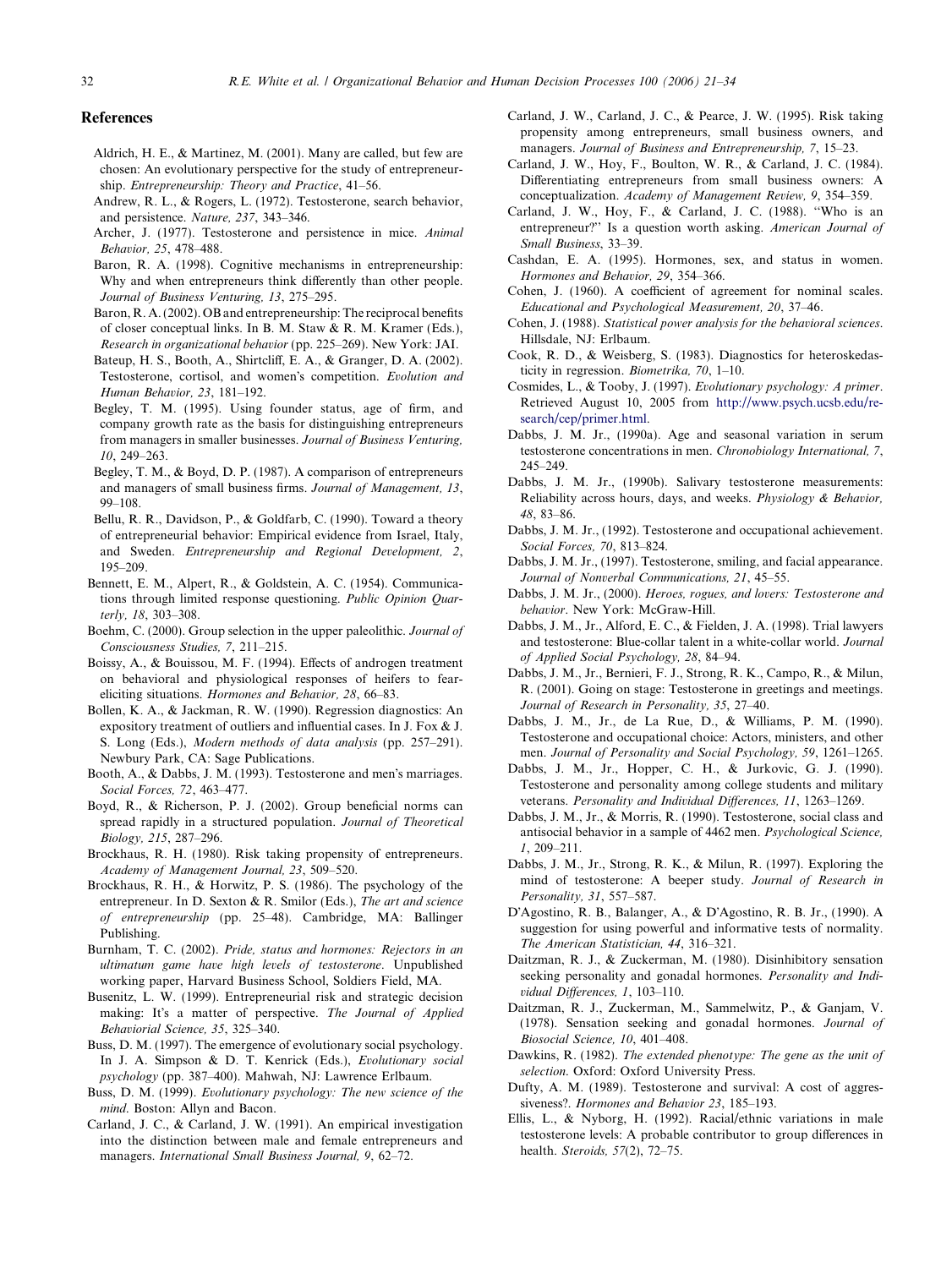- <span id="page-12-0"></span>Ellis, L. (1993). Conceptually defining social stratification in human and nonhuman animals (Vol. 1). Westport, CT: Praeger Publishers.
- Fannin, N., & Dabbs, J. M. (2003). Testosterone and the work of firefighters: Fighting fires and delivering medical care. Journal of Research in Personality, 37, 107–115.
- Fiske, A. P. (1991). Structures of social life: The four elementary forms of human relations: Communal sharing, authority ranking, equality matching, market pricing. New York: Free Press.
- Frank, R. H. (1999). Luxury fever: Why money fails to satisfy in an era of excess. New York: Free Press.
- Gartner, W. B. (1988). ''Who is the entrepreneur?'' Is the wrong question. American Journal of Small Business, 11–32.
- Gartner, W. B. (1994). Where's entrepreneurship: Finding the definitive definition. In G. E. Hills (Ed.), Marketing and Entrepreneurship (pp. 25–33). Westport, CT: Quorum Books.
- Gimbel, C., & Booth, A. (1996). Who fought in Vietnam? Social Forces, 74(4), 1137–1157.
- Grant, V. J., & France, J. T. (2001). Dominance and testosterone in women. Biological Psychology, 58, 41–47.
- Harris, J. A., Rushton, J. P., Hampson, E., & Jackson, D. N. (1996). Salivary testosterone and self-report aggressive and pro-social personality characteristics in men and women. Aggressive Behavior, 22, 321–331.
- Heald, A. H., Ivison, F., Anderson, S. G., Cruickshank, K., Laing, I., & Gibson, J. M. (2003). Significant ethnic variation in total and free testosterone concentration. Clinical Endocrinology, 58(3), 262–266.
- Jackson, D. N. (1994). Jackson personality inventory—revised manual. Pt Huron, MI: Sigma Assessment Systems.
- Kemper, T. D. (1990). Social structure and testosterone: Explorations of the socio-bio-social chain. London: Rutgers University Press.
- Kets de Vries, M. F. R. (1985). The dark side of entrepreneurship. Harvard Business Review, 160–166.
- King, J. A., De Oliveria, W. L., & Patel, N. (2005). Deficits in testosterone facilitate enhanced fear response. Psychoneuroendocrinology, 30, 333–340.
- Lamberts, S. W., van den Beld, A. W., & van der Lely, A. J. (1997). The endocrinology of aging. Science, 278, 419–424.
- Landis, J. R., & Koch, G. G. (1977). The measurement of observer agreement for categorical data. Biometrics, 33, 159–174.
- Lumsden, C. J., & Wilson, E. O. (1981). Genes, mind, and culture: The coevolutionary process. Cambridge, MA: Harvard University Press.
- MacKinnon, D. P., Lockwood, C. M., Hoffman, J. M., West, S. G., & Sheets, V. (2002). A comparison of methods to test mediation and other intervening variable effects. Psychological Methods, 7, 83–104.
- Markoczy, L., & Goldberg, J. (1998). Management organization and human nature: An introduction. Managerial and Decision Economics, 19, 387–409.
- Maslow, A. (1940). A test for dominance-feeling (self-esteem) in college women. The Journal of Social Psychology, 12, 255–270.
- Masters, R., & Meier, R. (1988). Sex differences and risk taking propensity of entrepreneurs. Journal of Small Business Management, 26, 31–35.
- Mazur, A. (1976). Effects of testosterone on status in primate groups. Folia Primatologia, 26, 226.
- Mazur, A. (1985). A biosocial model of status in face-to-face primate groups. Social Forces, 64, 377–402.
- Mazur, A., & Booth, A. (1998a). Old issues and new perspectives on testosterone research. Behavioral and Brain Sciences, 21, 386–390.
- Mazur, A., & Booth, A. (1998b). Testosterone and dominance in men. Behavioral and Brain Sciences, 21, 353–363.
- Mazur, A., & Michalek, J. (1998). Marriage, divorce, and male testosterone. Social Forces, 77, 315–330.
- McClelland, D. C. (1961). The achieving society. New York: Free Press.
- Meikle, A. W., Stringham, J. D., Bishop, D. T., & West, D. W. (1988). Quantitating genetic and nongenetic factors influencing androgen production and clearance rates in men. Journal of Clinical Endocrinology and Metabolism, 67, 104–109.
- Mill, J. S. (1848). Principles of political economy with some of their applications to social philosophy. London: John W. Parker.
- Miner, J. B. (2000). Testing a psychological typology of entrepreneurship using business founders. Journal of Applied Behavioral Science, 36, 43–69.
- Miner, J. B., & Raju, N. S. (2004). Risk propensity differences between managers and entrepreneurs and between low- and highgrowth entrepreneurs: A reply in a more conservative vein. Journal of Applied Psychology, 89(1), 3–13.
- Mitchell, R. K., Busenitz, L., Lant, T., McDougall, P., Morse, E., & Smith, B. (2002). Toward a theory of entrepreneurial cognition: Rethinking the people side of entrepreneurship research. Entrepreneurship Theory and Practice, 27(2), 93–105.
- Moffat, S. D., & Hampson, E. (1996). A curvilinear relationship between testosterone and spatial cognition in humans: Possible influence of hand preference. Psychoneuroendocrinology, 21, 323–337.
- Nieschlag, E. (1974). Circadian rhythm of plasma testosterone. In J. Aschoff, F. Ceresa, & F. Halberg (Eds.), Chronobiologial aspects of endocrinology (pp. 117–128). Stuttgart: Schattauer Verlag.
- Nunnally, J. C. (1978). Psychometric theory (second ed.). New York: McGraw-Hill.
- Pierce, B. D., & White, R. E. (1999). The evolution of social structure: Why biology matters. Academy of Management Review, 24, 843–853.
- Pinker, S. (2002). The blank slate: The modern denial of human nature. New York: Viking.
- Pregibon, D. (1981). Logistic regression diagnostics. Annals of Statistics, 9, 705–724.
- Read, G. F. (1993). Status report on measurement of salivary estrogens and androgens. Annals of the New York Academy of Sciences, 694, 146–160.
- Richard, J. C. (1989). A comparison of the social characteristics, personalities, and managerial styles of managers and entrepreneurs. Unpublished dissertation, University of Windsor, Ontario, Canada.
- Richerson, P. J., & Boyd, R. (1998). The evolution of human ultrasociality. In I. Eibl-Eibesfeldt & F. K. Salter (Eds.), Indocrinability, Ideology, and Warfare (pp. 238–262). New York: Berghahn.
- Ridley, M. (2003). Nature via nurture: Genes, experience and what makes us human. London: Fourth Estate.
- Robbins, N. E. (1986). Entrepreneurial assessment: Characteristics which differentiate entrepreneurs, intrapreneurs, and managers. Unpublished dissertation, University of Minnesota.
- Robinson, P. B., Stimpson, D. V., Huefner, J. C., & Hunt, H. K. (1991). An attitude approach to the prediction of entrepreneurship. Entrepreneurship: Theory and Practice, 14, 13–26.
- Royston, P. (1991). Tests for departure from normality. Stata Technical Bulletin, 2, 16–17.
- Schaal, B., Tremblay, R. E., Soussignan, R., & Susman, E. J. (1996). Male testosterone linked to high social dominance but low physical aggression in early adolescence. Journal of the American Academy of Child & Adolescent Psychiatry, 35, 1322–1330.
- Schindler, G. L. (1979). Testosterone concentration, personality patterns, and occupational choice in women. Unpublished dissertation, University of Houston, Texas.
- Schumpeter, J. A. (1934). The theory of economic development. Cambridge, MA: Harvard University Press.
- Shane, S., & Venkatraman, S. (2000). The promise of entrepreneurship as a field of research. Academy of Management Review, 25, 217–226.
- Shaver, K. G., & Scott, L. R. (1991). Person, process, choice: The psychology of new venture creation. Entrepreneurship: Theory and Practice, 16, 23–45.